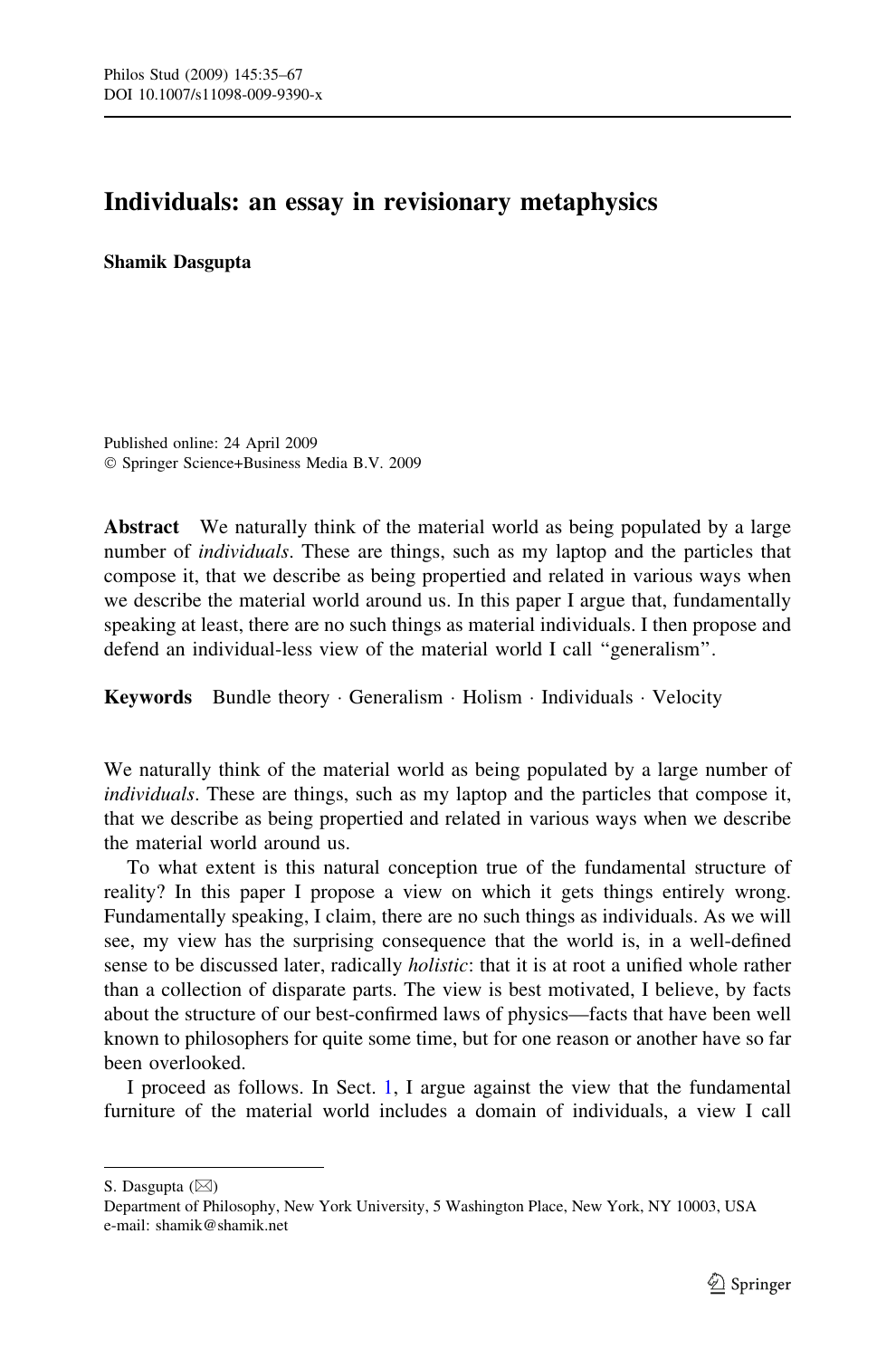individualism. On this view the most basic, irreducible facts about our world include facts about what individuals there are and how they are propertied and related to one another, such as

 $a$  is F,  $b$  is G,  $a$  bears R to  $b$ 

where a and b are individuals, or "primitive individuals" as I will call them to underline their status on this view.<sup>1</sup> My argument against individualism is based on what I show to be a striking analogy between primitive individuals and absolute velocity, by which I mean the velocity of a material body through absolute space rather than relative to another material body. Roughly speaking, the analogy is that our best physical theories imply that both are *physically redundant* and *empirically* undetectable. Contemporary orthodoxy counts this as reason enough to doubt that absolute velocity is real, and I will argue that consistency demands we adopt the same attitude about primitive individuals.

If we reject individualism, what are we to replace it with? One view, the famous bundle theory, says that individuals are not primitive entities but are instead nothing other than bundles of properties. But in Sect. [2](#page-12-0) I argue that the bundle theory is inadequate as a response to my arguments against individualism. If we reject individualism for the reasons outlined in Sect. [1,](#page-2-0) we should not adopt the bundle theory in response.

In Sect. [3](#page-14-0) I propose my own view about the structure of the material world, a view I call generalism. While the bundle theorist constructs individuals out of properties, the generalist bypasses individuals and simply constructs *facts* out of properties instead. To my knowledge, generalism has not been discussed in the recent literature, but I argue that it is perfectly suited as a response to the arguments against primitive individuals. Insofar as the considerations in Sect. [1](#page-2-0) give us good reason to reject individualism, then, they give us good reason to adopt generalism instead.

But *good* reasons to adopt generalism need not be *decisive* reasons: whether we should ultimately adopt it depends on its overall theoretical virtues. And as we will see, generalism departs radically from our pre-theoretic conception of the world in a number of ways, so this may be seen as a point against it. But in Sect. [4](#page-21-0) I argue that generalism has just the theoretical virtues we normally demand of a view that revises pre-theoretic belief, such as explanatory adequacy, simplicity and, importantly, the resources to explain away our pre-theoretic convictions on its own terms. All things considered, then, I conclude in favor of generalism.

Before we begin I should say that my methods may seem foreign to readers familiar with the literature on individuals, which tends to focus on purely apriori, modal considerations. For example, individualists have famously argued on apriori

 $1$  Individualism is perhaps the most natural view about the structure of our world and is implicit in a large amount of contemporary philosophy. Any metaphysician who describes the fundamental structure of the world by describing what individuals there are and what they are like is, at least implicitly, an individualist. For example, see Lewis ([1986\)](#page-32-0). More explicit endorsements of individualism can be found in Wittgenstein [\(1933](#page-32-0)) and Russell [\(1985](#page-32-0)); and, more recently, in Allaire ([1963\)](#page-31-0), Armstrong ([1997\)](#page-31-0), and Hawthorne and Sider [\(2002](#page-31-0)). Note that the individualist need not claim that all individuals are fundamental entities: she may think, for example, that chairs and tables are nothing other than collections of electrons and quarks.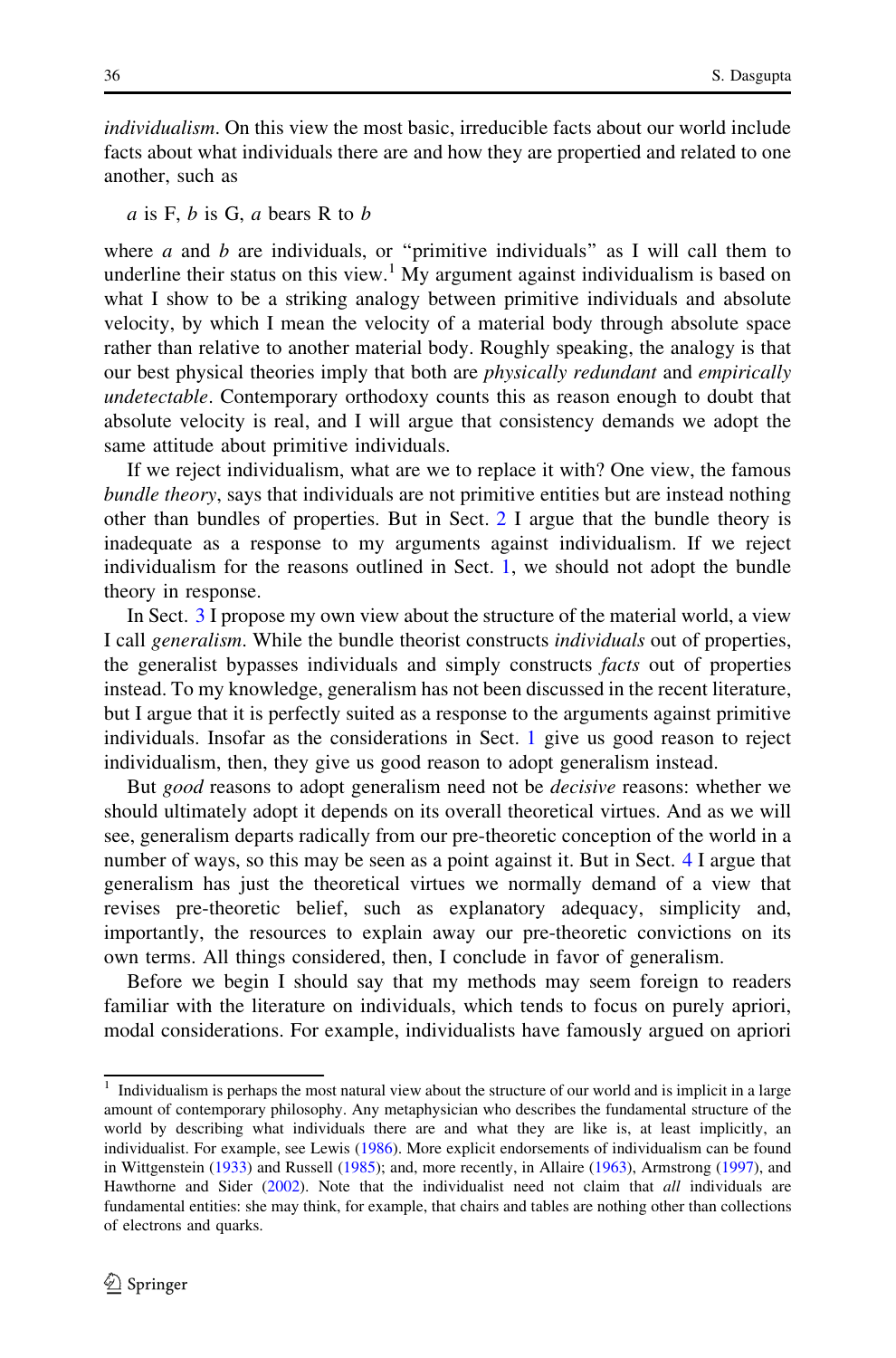<span id="page-2-0"></span>grounds that there is a possible world containing just two indistinguishable spheres, and they argue that the bundle theorist cannot make sense of such a world since their view implies that indistinguishable things are identical.<sup>2</sup> In this paper I diverge from the literature by bracketing these sorts of issues and asking instead what we can learn from physics. Surprisingly, this question has been largely ignored in the literature. Whether apriori modal considerations have anything to add is a question I leave for another time.

I should also add that my topic in this paper is restricted to the structure of the material world. When I ask whether there are any such things as primitive individuals, this is shorthand for asking whether the material world contains any such things. The structure of the non-material world—if there is anything answering to that description—is a topic for another occassion.

#### 1 Against individualism

As I said, I think we should reject primitive individuals for the same reason that contemporary orthodoxy rejects absolute velocity: our best physical theories imply that they are physically redundant and empirically undetectable. But, as we will see, this charge is easily misunderstood in the case of individuals. So I propose to start by clarifying exactly what the charge amounts to in the case of velocity. After that I will argue that the same charge can be leveled against primitive individuals. Finally, I will say why their redundancy and undetectability give us reason to doubt their reality.

# 1.1 A primer on velocity

Consider a car cruising down the highway alongside a train. It is traveling at 55 mph relative to the highway and 10 mph relative to the train. But how fast it is really traveling, independent of any reference point? One popular response to this question is that there is no answer: there is no such thing as its absolute velocity, only its velocity relative to other reference points, none of which is privileged over the others as defining its *real* velocity.<sup>3</sup>

What motivates this response? These days it is not thought to be an apriori issue; rather, the idea is that we can learn from physics. An example will help. Consider Newtonian Gravitation Theory (NGT), by which I mean Newton's three laws of motion and his inverse-square gravitational force law. The orthodox view these days is that if we had reason to think that the laws of NGT were the true and complete physical laws of motion, that would give us reason to think that absolute velocity is not real. $4$  But why?

<sup>&</sup>lt;sup>2</sup> The classic paper is Black [\(1954](#page-31-0)). For more contemporary literature in this vein see O'Leary-Hawthorne ([1995\)](#page-32-0), Zimmerman ([1998\)](#page-32-0), and references therein.

<sup>&</sup>lt;sup>3</sup> Readers familiar with the substantivalism/relationalism debate should note that I allow "reference points'' to include unoccupied inertial trajectories in substantival space-time.

 $4$  I am slurring over a subtlety here. The laws of NGT as written down by Newton himself make reference to absolute velocity, so what Newton wrote down would not be true if there were no such thing as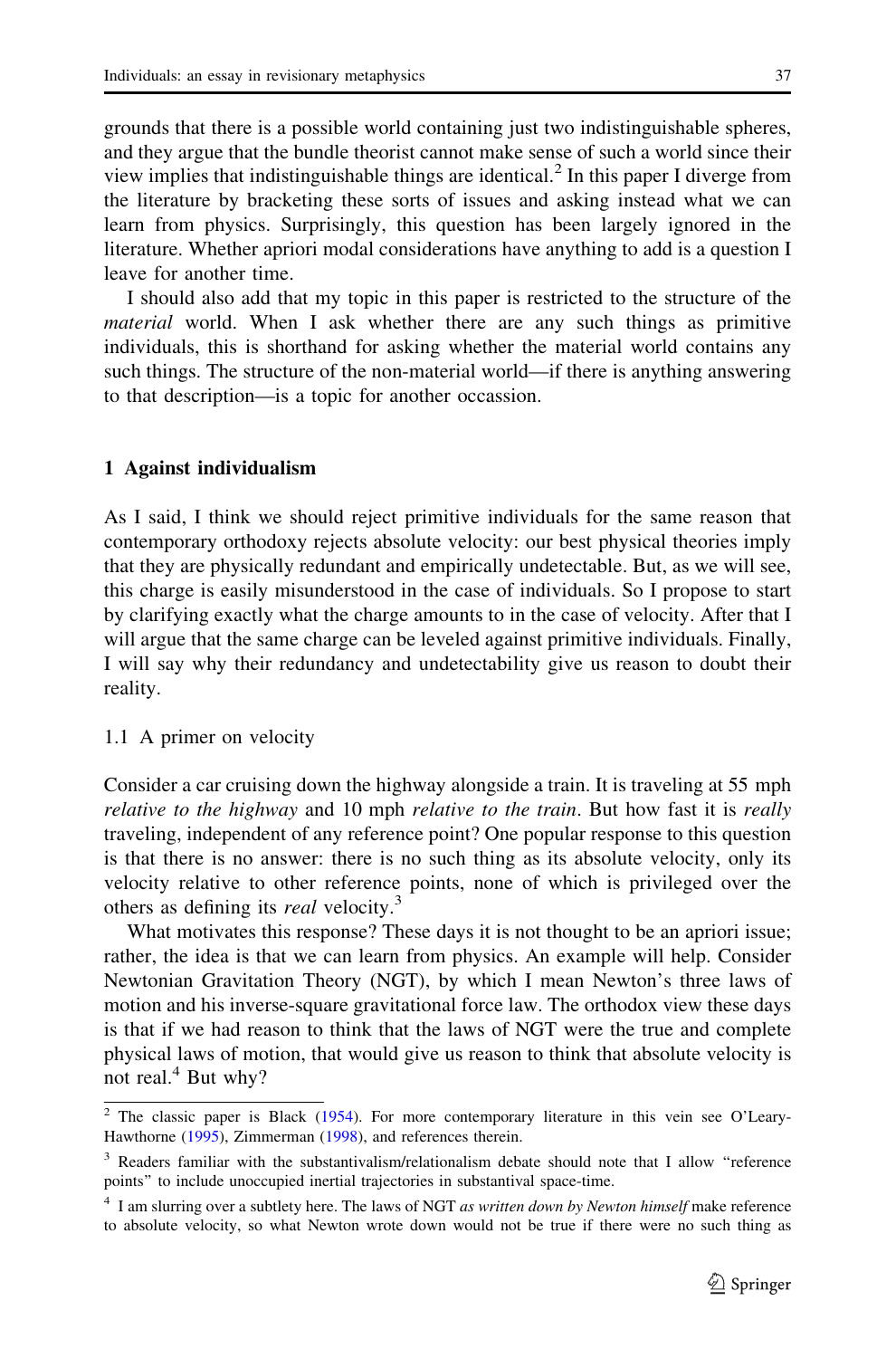The answer is that if the laws of NGT were the true and complete laws of motion, then if absolute velocity were real it would be *physically redundant* and *empirically* undetectable. Admittedly, some theorists emphasize the redundancy and others the undetectability, so there may be some disagreement over which of these is most important.<sup>5</sup> But no matter: everyone agrees that NGT implies both the redundancy and undetectability of absolute velocity, and that one or both implications give us reason to doubt its reality. Later, I will argue that *every* physical theory seriously considered over the past 400 years has both implications about primitive individuals. But first let me explain what the implications consist in.

To start, what does it mean to say that absolute velocity is empirically undetectable? The concept is best illustrated by outlining a particular line of argument and asking what the argument shows. We are all familiar with the fact that sitting in an airplane in smooth motion feels just like sitting in one at rest on the runway, and this naturally motivates the idea that we cannot tell smooth motion from rest. But in fact this thought experiment is not conclusive, for it leaves open the possibility that we could build a *measuring device* to help us detect our absolute velocity. After all, we cannot detect a particle's charge with the naked eye either; we need to build complex electrometers which detect charge for us and display it on a screen. So the question arises whether it is possible to build an ''absolute velocity measuring device''. Surprisingly, the literature contains little explicit discussion of this question. But in fact there is a line of argument which shows that if the laws of NGT were the true and complete physical laws, there could be no such device. It will prove useful to rehearse the argument before applying it to the case of primitive individuals.<sup>6</sup>

Imagine trying to build a device that detects whether it is moving or at rest. What properties must this device have? At a minimum, it would need to be sensitive to whether it is moving or not. But it is worth being quite specific about what this means. Presumably, it would need to have a ''ready state'' in which it is set up to measure its velocity through space. And it would need to be built in such a way that if it were in its ready state at some initial time  $t_0$  and was then switched on while moving, it would whir away and then register this fact by, say, displaying 'Moving' on a computer screen at some later time  $t_1$ . Correspondingly, if it were in its ready state at  $t_0$  and then switched on *while at rest*, it would then register this differently, say by displaying 'At rest' on the screen at  $t_1$  instead.

Footnote 4 continued

absolute velocity. But I am using the phrase 'laws of NGT' to refer to laws that can be expressed in different ways depending on what one takes to be the underlying metaphysics of the world they govern. We use 'the Schrodinger equation' in quantum mechanics the same way, to refer to a law that will be formulated in very different ways depending on one's view about the fundamental ontology of a quantum mechanical world. The claim in the text, then, is that orthodoxy considers a theory that dispenses with absolute velocity and formulates Newton's laws without reference to it better than Newton's own theory.

 $5$  Earman ([1989,](#page-31-0) p. 44), emphasizes the redundancy; Maudlin [\(1993,](#page-32-0) p. 192), emphasizes the undetectability; while van Fraassen and Ismael [\(2003](#page-32-0)) appear to emphasize both.

<sup>6</sup> This line of argument is very rarely discussed explicitly in the philosophical literature, though see Roberts ([2008\)](#page-32-0) for an exception. Feynman gestures at it in his ([1963,](#page-31-0) Chap. 16). I have also heard versions of it in seminars given by David Albert and Tim Maudlin.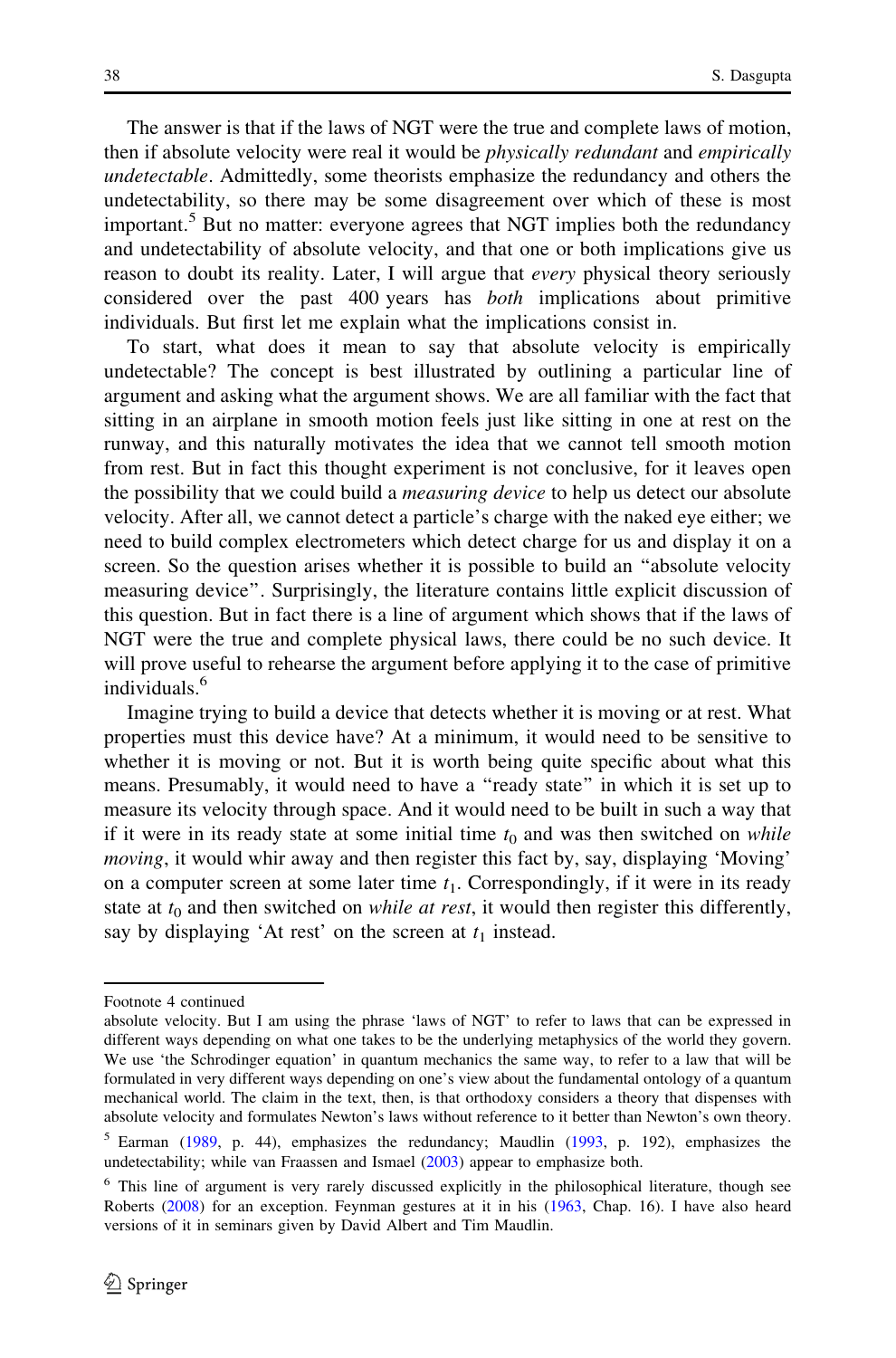But it is straightforward to show that if the laws of NGT were the true and complete physical laws, it would be impossible to build a device with these properties no matter how much funding were made available. The key fact about NGT is this:

Given any two closed systems governed by (and only by) the laws of NGT, if at an initial time they differ only in facts about absolute velocity but are exactly the same in all other respects, including all facts about relative velocity, then they will continue to be exactly the same in all those other respects at all subsequent times.<sup>7</sup>

This implies that any two closed systems like this will continue to agree at all subsequent times on all facts about the relative positions of things, including the pattern of pixels illuminated on computer screens. So, let us suppose that an ''absolute velocity measuring device" in its ready state is switched on while at rest at  $t_0$ , and at  $t_1$ the word 'At Rest' is displayed on its screen. Then no matter how the device was built, no matter how many years of technological development was invested in it, it follows immediately from the indented claim above that if the entire system had differed at  $t_0$ only in its absolute velocity, the device would still have displayed 'At Rest' at  $t_1$ . So the device does not have the properties specified in the last paragraph.

Notice how powerful this form of argument is: analogous reasoning establishes that no device can display our absolute velocity in pointer positions, or patterns of ink on computer printouts, or sounds emanating from speakers, or…. And it is hard to see how else a device could display our velocity, if not in these sorts of media. So the argument establishes, purely on the basis of the structure of the laws of NGT, that if they were the true and complete laws governing our world we would be precluded from ever being able to distinguish between closed systems that initially differ only in facts about their absolute velocities. This is what I mean when I say that absolute velocity is empirically undetectable according to NGT. $8$ 

Of course, one can imagine other laws according to which initial differences in absolute velocity would lead to subsequent differences in inter-particle differences, and if those were the true and complete laws of motion we could perhaps build an ''absolute velocity measuring device'' that exploited this fact. But the laws of NGT

<sup>7</sup> This slurs over some subtleties. First, the term 'closed systems' is used as a dummy-term. The reader can think of closed systems as possible worlds, or as mathematical models, or as idealized laboratories with walls that "insulate" against effects from outside. Second, I leave open whether the "initial time" refers to an *instant* or a (perhaps infintesimally small) *period* of time. Incidentally, some theorists describe the indented claim as the fact that NGT is ''symmetric under uniform velocity boosts'' (see for example Wigner [1967](#page-32-0)). More contemporary formulations of 'symmetry' are somewhat different and avoid the complications just mentioned, but the formulation in the text is more intuitive and will suffice for our purposes here.

<sup>&</sup>lt;sup>8</sup> I believe that this form of argument has been extremely influential throughout the history of physics. For example, when formulating his Special Theory of Relativity, I would argue that Einstein was guided (in part) by the constraint that the correct laws of physics must imply, through reasoning much like that rehearsed, that absolute velocity is empirically undetectable. Admittedly, there is much more to say about what empirical undetectability really amounts to, but a full discussion of the issues involved would take us too far from the main thread of the current paper so I will use the rough characterization in the text for simplicity. I say more about what empirical detectability amounts to in my Symmetry and the Undetectable, in preparation.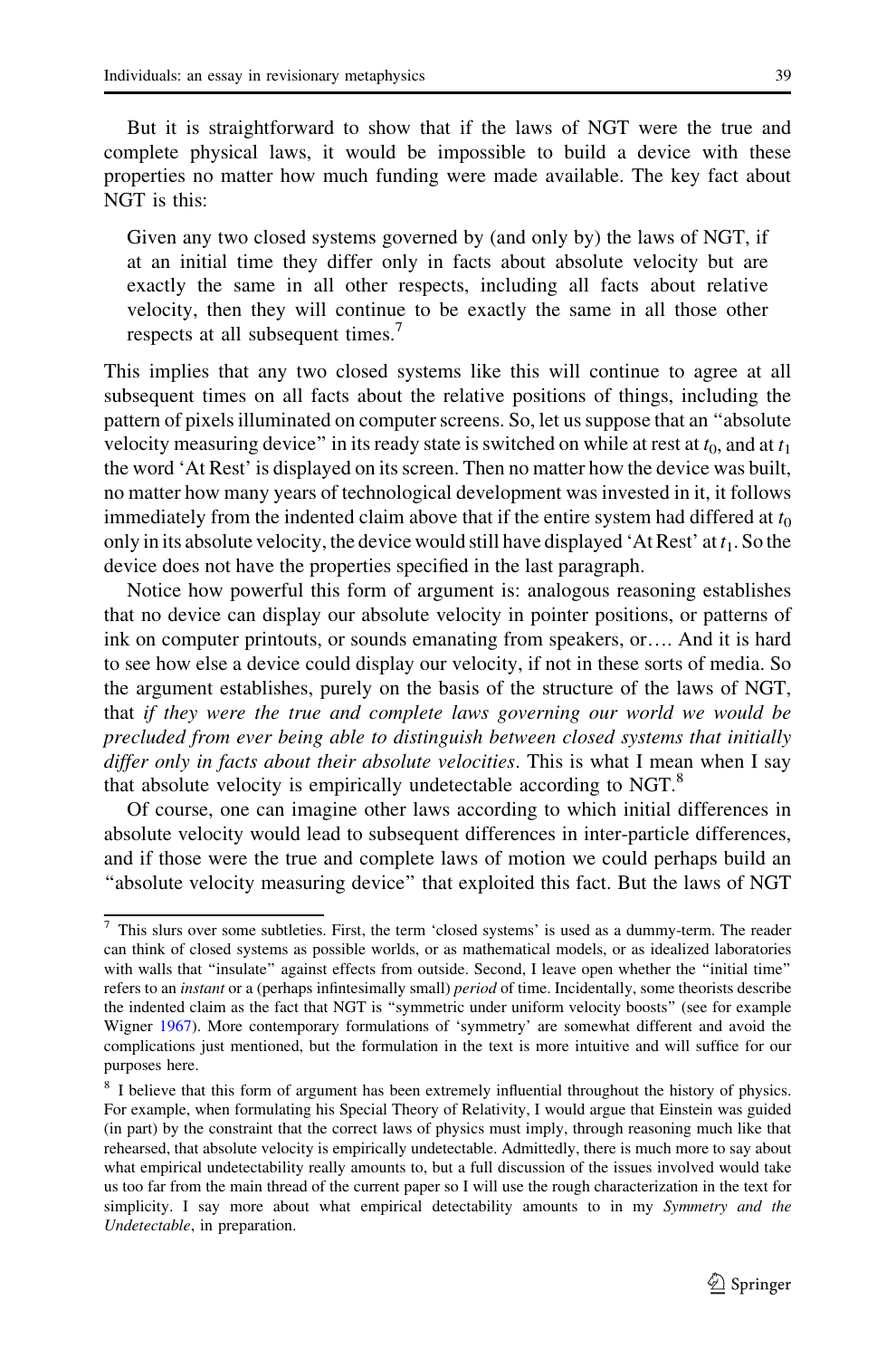are not like this, and that is why they imply that absolute velocity is empirically undetectable. Later, I will show that precisely the same sort of argument can be used to show that every physical theory we have taken seriously over the past 400 years implies that primitive individuals are empirically undetectable too.

But first we need to finish our primer on velocity. I have just explained why absolute velocity is empirically undetectable according to NGT, but the other charge is that it is *physically redundant* according to NGT. What does this mean? It means nothing other than the indented claim above. For the intuitive idea behind that claim is that according to NGT, ''mere'' differences in absolute velocity do not give rise to any other differences at later times. Note that this is in stark contrast to other quantities: an initial difference in facts about *mass* would give rise (via  $F = MA$ ) to differences in acceleration and therefore to differences in inter-particle distances at subsequent times, and this is precisely what devices that measure mass exploit. But differences in absolute velocity have no such effect, and as we just saw this fact can be used to argue that velocity is empirically undetectable.

1.2 Primitive individuals as danglers

As a shorthand, call something a *dangler* if and only if it is physically redundant and empirically undetectable. I just argued that it is a consequence of NGT that absolute velocity is a dangler. I will now argue that

(1) It is a consequence of every physical theory considered over the past 400 years that primitive individuals are danglers.

This is the first premise of my argument against individualism and in favor of my alternative metaphysics. Now, redundancy is relatively straightforward. Call facts that concern particular primitive individuals, such as

a is F, b is G, a bears R to b,  $a \neq b$ 

individualistic facts. And call facts that do not concern any particular primitive individual *general facts*. These include facts that can be expressed in predicate logic without constants (but with identity), such as

 $(\exists x)Fx, (\exists y)Gy, (\exists x)(\exists y)Rxy, (\exists x)(\exists y)x \neq y$ 

(I assume that the predicates just used do not include substitutes for constants, such as 'x Socratizes'.) These facts may be taken to imply the existence of individuals, but they are not individualistic facts because they do not concern any particular primitive individual. The claim that primitive individuals are redundant to NGT can now be stated as follows:

Given any two closed systems governed by (and only by) the laws of NGT, if at an initial time they differ only in their individualistic facts but are exactly the same in all other respects, including all general facts, then they will continue to be exactly the same in all those other respects at all subsequent times.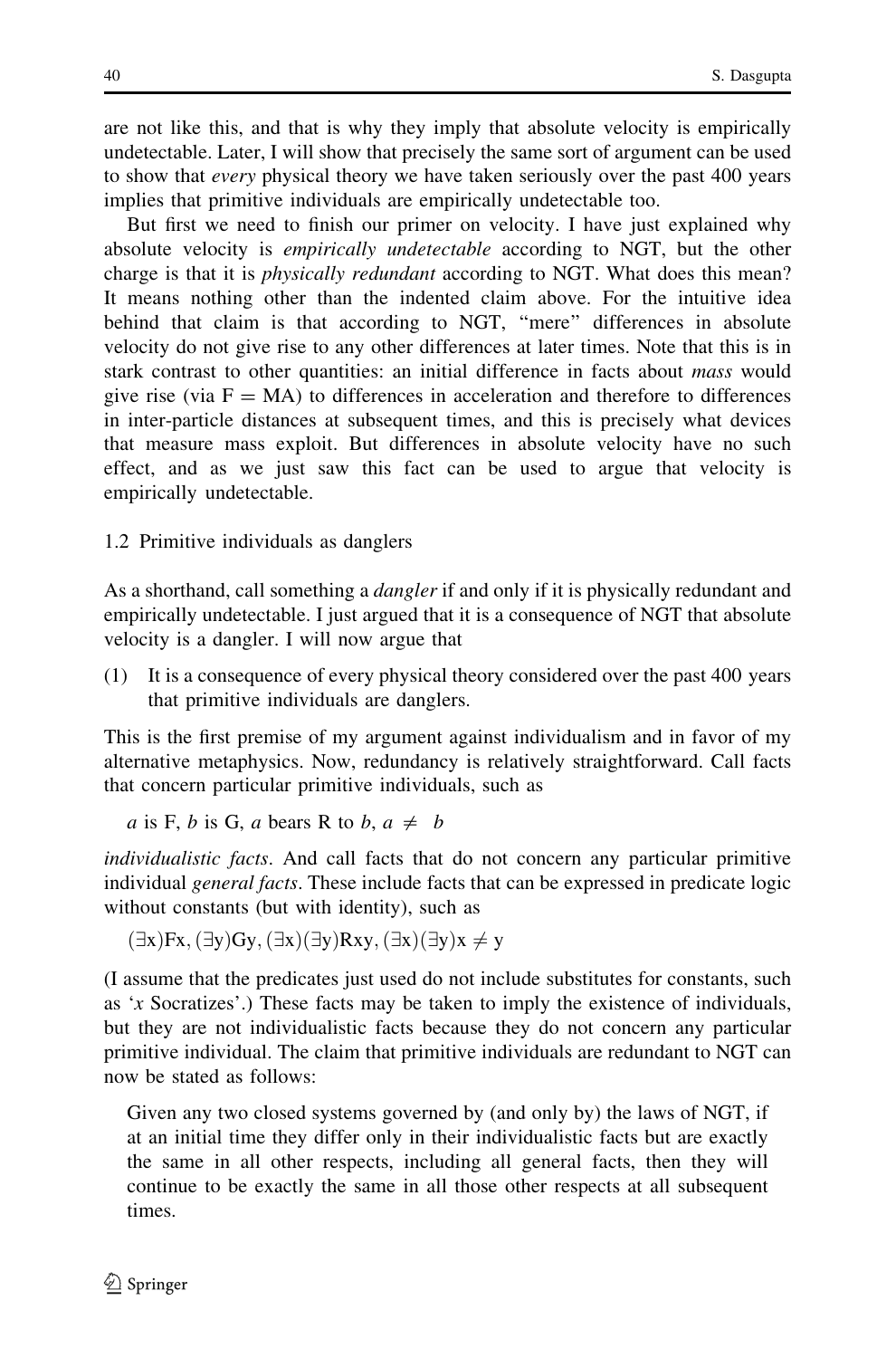For example, consider the following system: a primitive individual called Peter is at an initial time  $t_0$  propelled up in the air by a slingshot, only to fall by gravity back to Earth. And now consider a different system whose initial state at  $t_0$  differs only in the fact that a different primitive individual, Paul, is slung. By hypothesis, we are to suppose that Peter and Paul have the same mass, shape, charge and so on. What the indented claim implies is that if the two systems both obey NGT, then Paul will make exactly the same trajectory through space as Peter. According to NGT, the identity of each particle makes no difference to how the slingshot or the Earth's gravitational field affect it.

So, just as with absolute velocity, it is a straightforward consequence of NGT that mere differences in individualistic facts at an initial time do not give rise to differences in the future evolution of inter-particle distances or any other difference; in particular, they do they give rise to any difference in general facts. We can imagine other laws in which the identities of the primitive individuals that initially compose a system has an effect on the future evolution of inter-particle distances.<sup>9</sup> But the laws of NGT are not like that, and it is uncontroversial that none of the physical theories we have considered over the past 400 years are like that either. So primitive individuals are redundant to all our best physical theories in the same sense as absolute velocity is redundant to NGT. $^{10}$ 

Of course, one might hold that the existence of primitive individuals is entailed by (non-trivial) general facts, and therefore that they are not redundant in some other sense. I will discuss this when I discuss how best to dispense with primitive individuals in Sect. [3.](#page-14-0) My claim here is just that primitive individuals are redundant in the sense defined above, namely that mere differences in individualistic facts do not give rise to any other differences at later times.

To establish (1), we also need to argue that primitive individuals are empirically undetectable according to our best physics. It is worth noting here that there is a distinguished tradition according to which we do indeed lack a certain kind of epistemic access to primitive individuals. Russell, to take just one example, described them as 'an unknowable something' and said that they 'cannot be defined or recognized or known'.<sup>11</sup> Part of the intuition is that since they are "clothed" in properties one can only ever see the properties and never the individual itself, much as I cannot see someone's skin when they wear an anorak. But this is only metaphorical, and many contemporary philosophers think that Russell was misguided.12 I think Russell was onto something, but I believe a better way of

 $9$  Earman ([2002,](#page-31-0) pp. 6–7) discusses the possibility of laws of this type. Aristotle's physics might be thought of as a theory of this sort: he thought that the universe had a distinguished center, with earth gravitating towards it and fire away from it.

<sup>&</sup>lt;sup>10</sup> This statement of redundancy assumes that the laws are deterministic. The generalization to probabilistic laws is reasonably straightforward, but considerations of space prevent me from discussing it here.

<sup>&</sup>lt;sup>11</sup> Russell [\(1948a,](#page-32-0) [1948b,](#page-32-0) p. 97) respectively. Other proponents of this tradition include Locke, who described primitive individuals as an 'unknown support of those qualities' (see Locke [1997,](#page-32-0) II xxiii 2); and Hume, who described them as 'unknown and invisible' (see Hume [1978,](#page-31-0) p. 220). I should say that none of these authors called their subject matter ''primitive individuals'', but I believe they were all talking about them.

<sup>&</sup>lt;sup>12</sup> See for example Armstrong ([1997](#page-31-0), pp. 95–96) and Sider [\(2006,](#page-32-0) p. 289).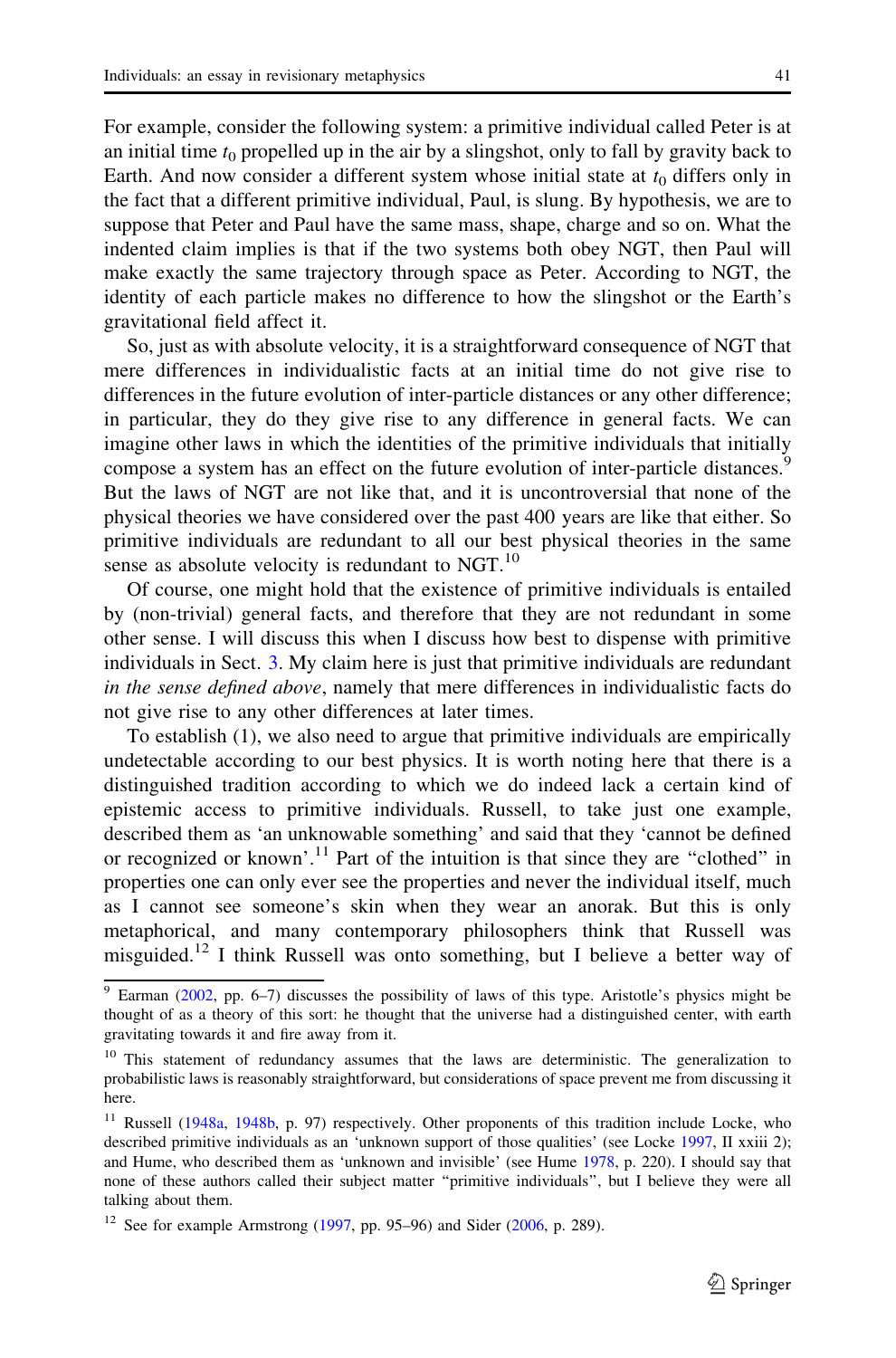making the point is to say that primitive individuals are empirically undetectable. As we will see, putting things this way avoids potential objections to Russell's way of putting things.

To argue that primitive individuals are empirically undetectable, let us use the case of absolute velocity as a guide. In that case, we started out by noticing that an airplane in smooth motion would look and feel and smell exactly the same if it were at rest on the runway, and this motivated the idea that we cannot tell smooth motion from rest. What is the analogous thought in the case of individuals? Well, imagine a situation in which there is a primitive individual is placed in front of you. Depending on what sorts of things primitive individuals are (or would be, if they were real!), this might be a situation in which you are in front of a chair, or an electron, or perhaps something else. To fix ideas, let us suppose without loss of generality that it is a chair. And now imagine a situation in which everything is exactly the same except that a different primitive individual is in front of you. Suppose this different individual has exactly the same qualities as the actual chair in front of you: imagine it were colored the same, shaped the same, and so on. The analogous thought to that in the case of velocity is that the situation would look and feel and smell exactly the same to you: we cannot tell the difference between situations that differ only in their individualistic facts.<sup>13</sup>

Now, as in the case of velocity, this sort of thought experiment is not conclusive because it leaves open that we could *build a device* that would allow us to distinguish between the two situations. But I claim that the redundancy of primitive individuals in all our best-confirmed physical theories means that if the laws of physics are anything like what we think they are, it is impossible to build such a device no matter how much funding we are granted. If this is right, then primitive individuals are empirically undetectable according to our best-confirmed physics in precisely the same sense as absolute velocity is empirically undetectable according to NGT.

The argument is just like the one we ran in the case of absolute velocity. Consider a particular primitive individual  $\alpha$ , and imagine what property an  $\alpha$ -detector must have. Presumably, it would need to have a "ready state" in which it is set up to detect whether it is in front of  $\alpha$ . And it would need to be built in such a way that if it were in its ready state at some initial time  $t_0$  and were switched on in front of  $\alpha$ , it would register that fact by (say) making a dial swing to the *right* at some later time  $t_1$ ; while if it were switched on in front of something else the dial would swing to the *left* at  $t_1$  instead. But it follows immediately from the redundancy of primitive individuals in all our best-confirmed physical theories that this machine is impossible if anything like those theories is true. For let us suppose that an " $\alpha$ -detector" in its ready state is switched on in front of  $\alpha$  at time  $t_0$ , and at  $t_1$  the dial swings to the right. Then no matter how the device was built, no matter how many

<sup>&</sup>lt;sup>13</sup> Not all philosophers would agree with the way I put things here. For example, Campbell ([2002\)](#page-31-0) defends a view on which the phenomenal character of an experience depends on which individual one is presented with, and he may therefore want to say that the two situations would look different. Nonetheless, he can agree that there is a sense in which the two situations are indistinguishable and that we cannot tell the difference between them. This is, strictly speaking, all my arguments require, but for ease of prose I shall sometimes slur over this subtlety and talk of the situations as looking the same.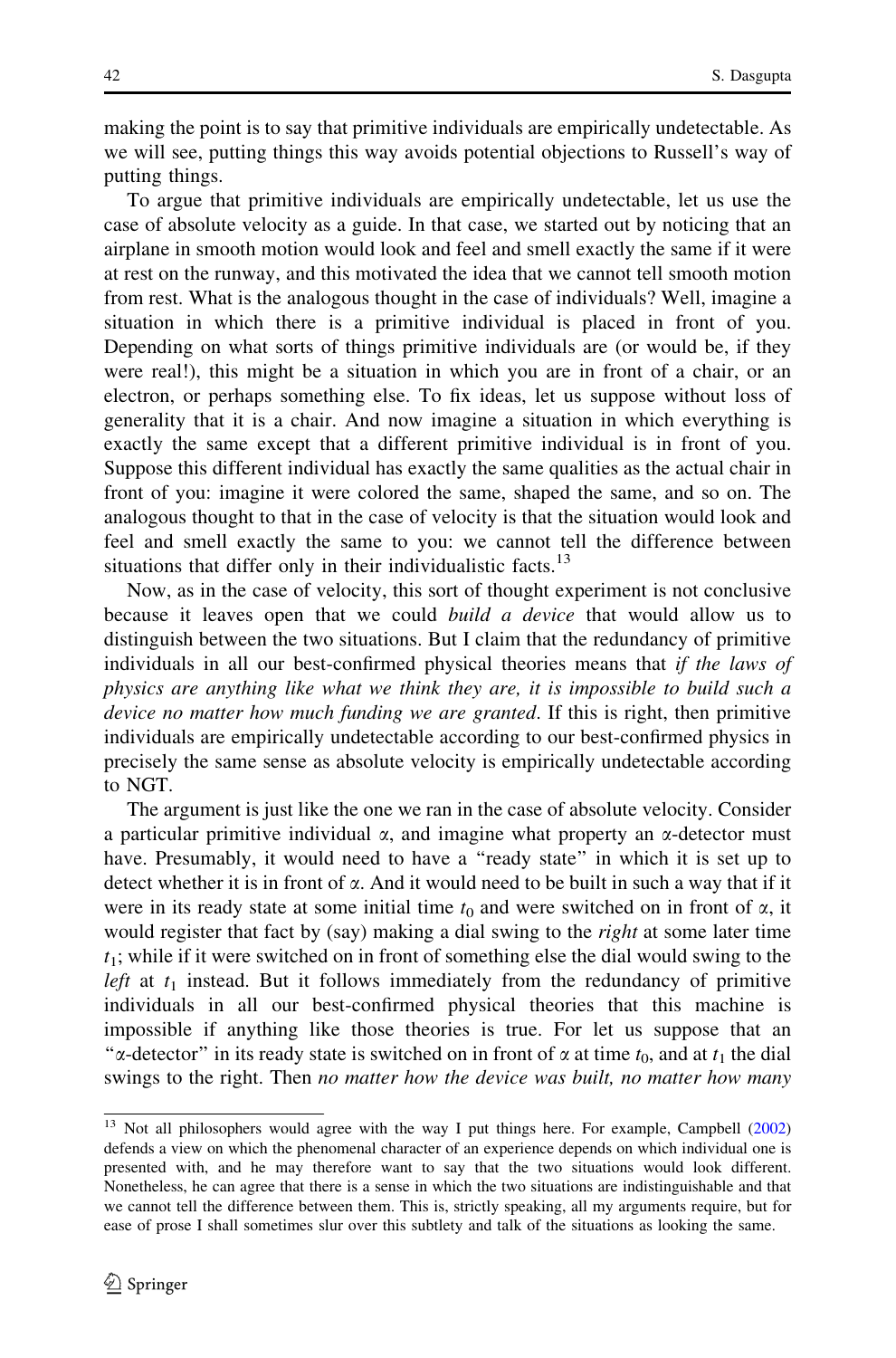years of technological development was invested in it, the redundancy of primitive individuals in the laws of physics implies that if the entire system had differed at  $t_0$ only with respect to what primitive individual was in front of the device, the dial would still have swung to the right. So the device does not have the property specified earlier in this paragraph.

So I claim that primitive individuals have the same status in contemporary physics as absolute velocity has in NGT: they are physically redundant and empirically undetectable. This outlines my argument in favor of the claim that:

(1) It is a consequence of every physical theory we have considered over the past 400 years that primitive individuals are danglers.

Now, contemporary orthodoxy thinks that if absolute velocity were a dangler, this would be a good reason to doubt its reality. Out of consistency, then, I claim that we should take ourselves to have good reason to doubt the reality of primitive individuals.

# 1.3 Dispensing with danglers

But I have not yet said anything about why something's being a dangler should give us reason to doubt its reality, so let me turn to this question now. Then I will discuss potential objections to my line of argument.

If we discover that something is a dangler, I do not claim that this is a decisive reason to think that it is unreal. But I do think it is *something* of a vice if a theory about the structure of the world implies that there are danglers. Specifically:

(2) Consider two theories about the structure of the material world, and suppose you discover that the first implies that the world contains a dangler while the other does not. All else being equal, it is rational for you to prefer the latter over the former.

In Sect. [3](#page-14-0) I will introduce generalism, a theory about the structure of the world that dispenses with primitive individuals. And in Sect. [4](#page-21-0) I will argue that ''all else is equal'', i.e. that it scores equally well on other theoretical virtues such as simplicity, explanatory adequacy, and so on. That will constitute my argument against individualism and in favor of generalism.

It is worth noting that (2) is assumed, perhaps implicitly, throughout the philosophy and physics literature. The case of absolute velocity in NGT is one example, but the case of absolute simultaneity in the Special Theory of Relativity (STR) is perhaps more striking. It is often remarked that according to the laws of STR there are no facts about absolute simultaneity—i.e. facts about whether two events occur at the same time—only facts about simultaneity relative to an inertial frame of reference. But this remark is not strictly speaking true: on the Lorenz formulation, the laws of STR govern the motions of particles through a classical space-time structure in which there are well-defined facts about absolute simultaneity. What is true, though, is that absolute simultaneity is a dangler in STR. The incorrect remark is so often made, I think, because (2) is so widely taken for granted.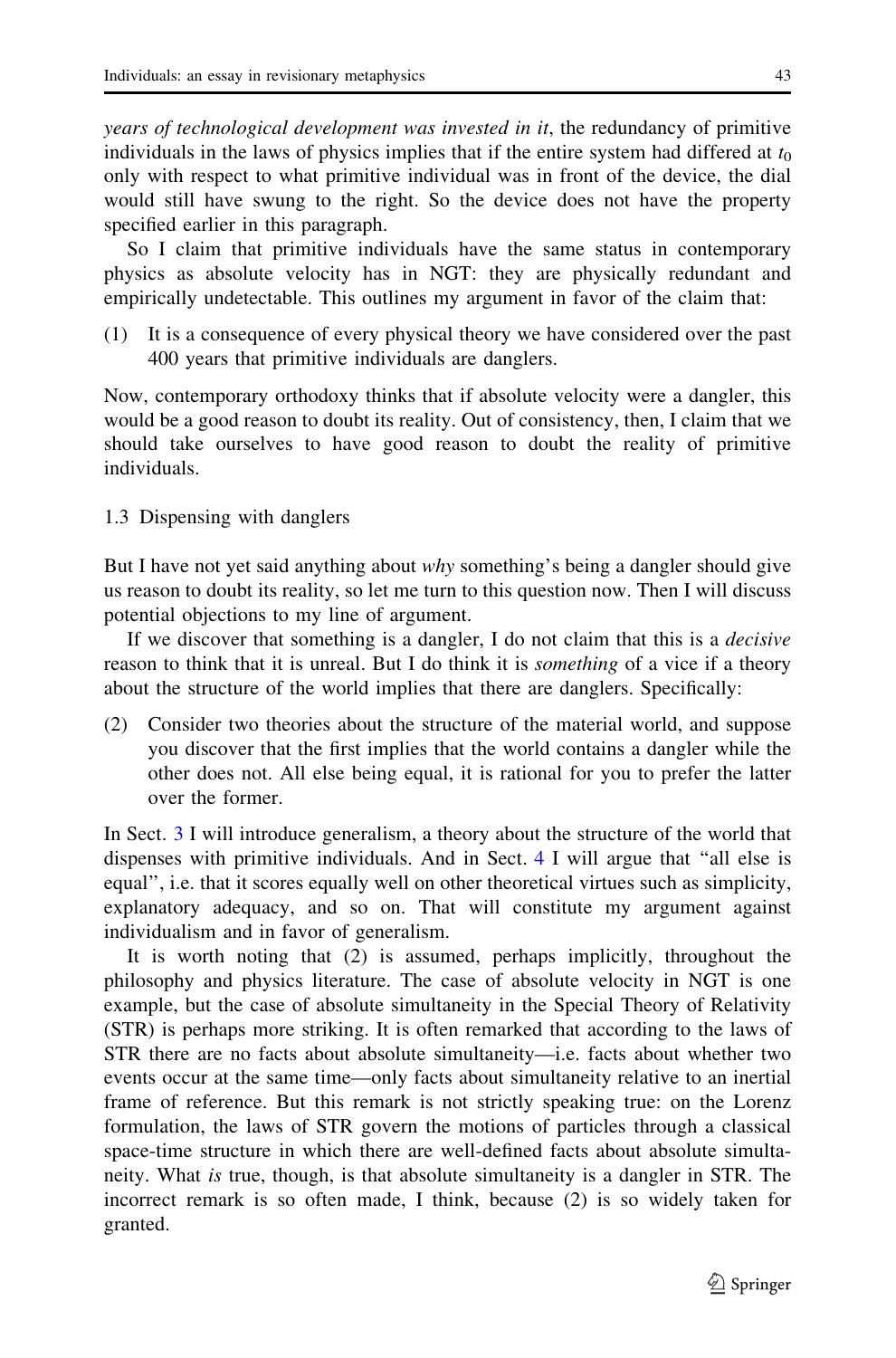The justification for (2) is broadly speaking Occamist, and is nicely illustrated with the case of absolute velocity. Suppose the laws of NGT are the true and complete laws of our world, and therefore absolute velocity is a dangler. The redundancy of absolute velocity means that initial differences in absolute velocity do not give rise to any other difference such as a difference in inter-particle distances. So there is a sense in which the particular absolute velocity of a system at an initial time is not needed to explain any facts about subsequent inter-particle distances and so on: even if its initial absolute velocity had been different, all facts about inter-particle distances would have been the same. Does this mean that facts about the particular absolute velocity of a system are never needed in explanations? Not quite, because it remains the case that the initial absolute velocity of a system is required to explain its absolute velocity at later times. But this is where the undetectability comes in: for if facts about absolute velocities are empirically undetectable, then facts about the particular absolute velocity of a system at an initial time are not required to explain anything we can empirically detect! Therefore, Occam's razor has us prefer theories about the structure of the material world that dispense with them (all else being equal). Precisely the same goes for primitive individuals: the redundancy and undetectability of individualistic facts implies that they are not required to explain anything we can empirically detect.

This, in broad outline, is the theoretical motivation behind (2). In addition, I would also add that the project of attempting to dispense with danglers has borne much theoretical fruit in the past (for example, in the theory of motion). So I think there is a pragmatic reason for continuing the project in the case of primitive individuals, if only to see where it leads.

It is worth guarding against some potential misunderstandings. First, (2) only concerns theories about the structure of the material world, so it does not say anything about whether we should believe in immaterial souls or abstracta such as numbers, sets and so on. Second, (2) is not a rabid ''get rid of everything that is not physics'' principle sometimes found implicit in the literature. The property of being a table, for example, is a high-level property not referred to in physics text-books; but this property is neither empirically undetectable nor physically redundant in the senses specified earlier. Therefore, (2) does not recommend dispensing with this property. Third, (2) does not say that it is meaningless to talk about danglers, or that it is part of the meaning of 'reality' that empirically undetectable structure is not real. So it is not a verificationist principle, and is perfectly consistent with the claim that some danglers are real. It just says that we have reason to dispense with danglers, all else being equal.

### 1.4 Two objections

So far I have motivated (1) and (2). If they are right, we should be interested in whether there is a theory about the structure of the material world that dispenses with primitive individuals, since (all else being equal) it would be rational for us to prefer it. But before I propose a theory of that sort, let me pause to consider two objections to my line of argument so far.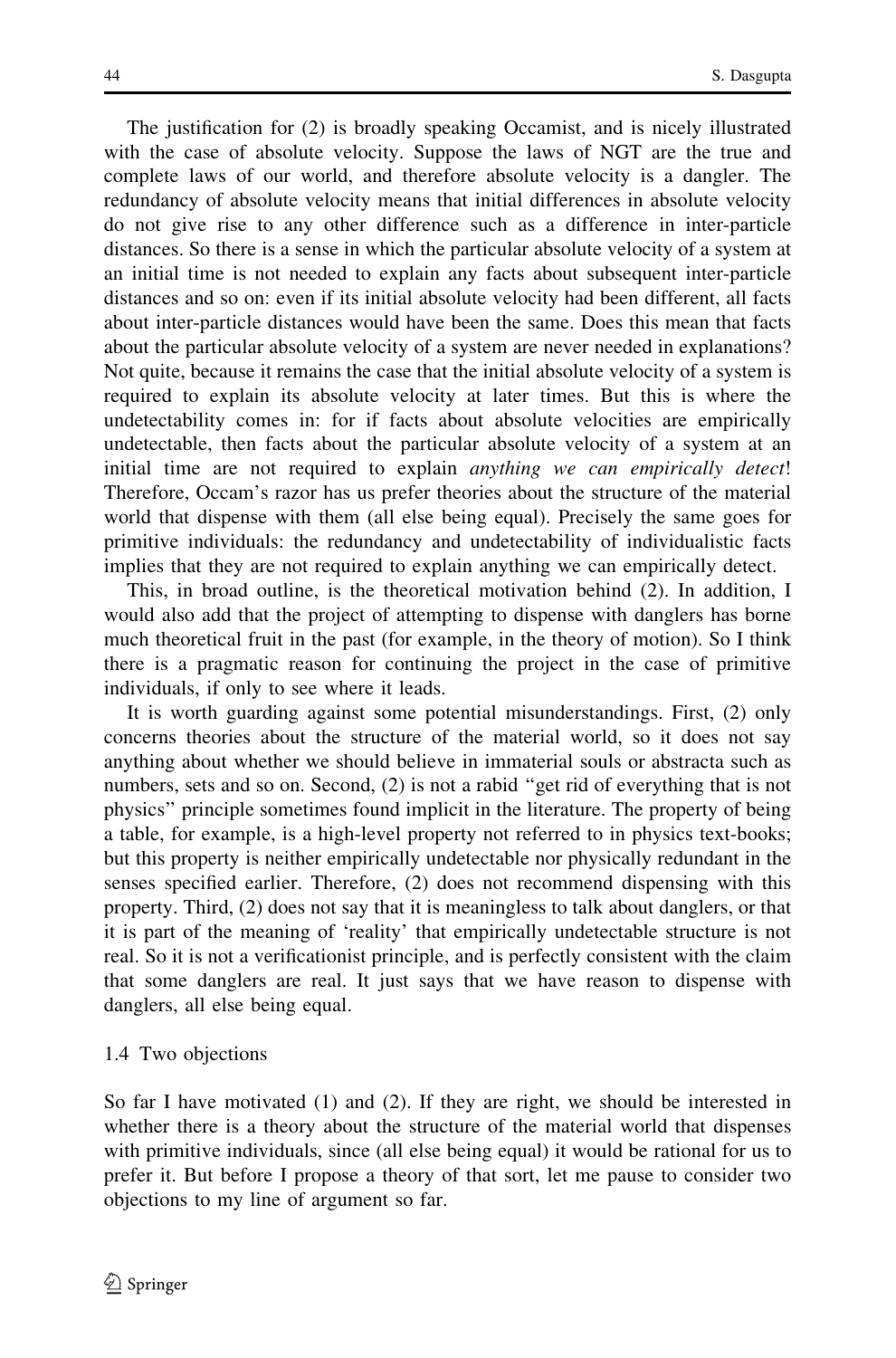The first objection claims that experience presents us with a world full of individuals. We may agree with (1) that we are unable to empirically detect which particular ones they are; but, the objection goes, our experiences nonetheless present them as being there. The objection is that a theory that dispenses with primitive individuals cannot account for this datum and so should not be accepted; therefore, (2) is false.

In reply, I can agree for the sake of argument that experience presents us with a world full of individuals, for this is no objection to (2). Remember, (2) just says that all else being equal, we are rational to prefer theories without danglers. If a theory that dispenses with primitive individuals cannot account for how the world appears, then all else would not be equal. At best, this objection points out is that there is an onus on me to show that the alternative metaphysics I propose can account for how the world appears. Once we have the view on the table, I will argue that it can.

A second objection is that (1) is false. (1) implies that when faced with a primitive individual in front of you, say a chair, you cannot empirically detect which primitive individual it is. Against this, it may be pointed out that it is perfectly possible to know which chair it is. I think this sort of point convinced people that Russell was wrong when he said that primitive individuals were an 'unknowable something'.

Now as stated, the objection simply confuses the question of whether we can empirically detect which primitive individual it is, with the question of whether we can know what chair it is. To respond, I will argue that (i) even if we grant the objector that we can know what chair it is, it does not follow that we can empirically detect which primitive individual it is; and (ii) it is empirical detection, not ''knowing what'', that matters to the Occamist argument outlined above.

There are two things the objector may mean by ''knowing what''. First, suppose I ask whether you know what chair is in front of you. A natural response would be 'Sure, I know that it is the only chair I own', or 'Sure, I know that it is the one I sat on yesterday.' The thought here is that if you know that the chair uniquely has as a certain property (as in the first answer), or if you are able to re-identify the chair over time (as in the second answer), then you know what chair is in front of you.<sup>14</sup>

This may be right, at least in the colloquial sense of ''knowing what''. But still, it does not follow that you can empirically detect what individual is in front of you. For even if you know that the chair in front of you uniquely has a given property and is the same chair you sat in yesterday, the individualist claims that there is a further fact of the matter concerning its identity. And what we argued earlier is that situations that differ only in this further fact—e.g. in which a different primitive individual is in front of you and was the chair you sat in yesterday—are indistinguishable if the laws of motion governing our world are anything like we think they are. Therefore, even if you know what chair is in front of you in this colloquial sense, it does not follow that you can empirically detect what primitive individual it is.

 $14$  See Strawson [\(1959](#page-32-0), pp. 15–38) for a discussion of the importance of these everyday senses of 'knowing what'.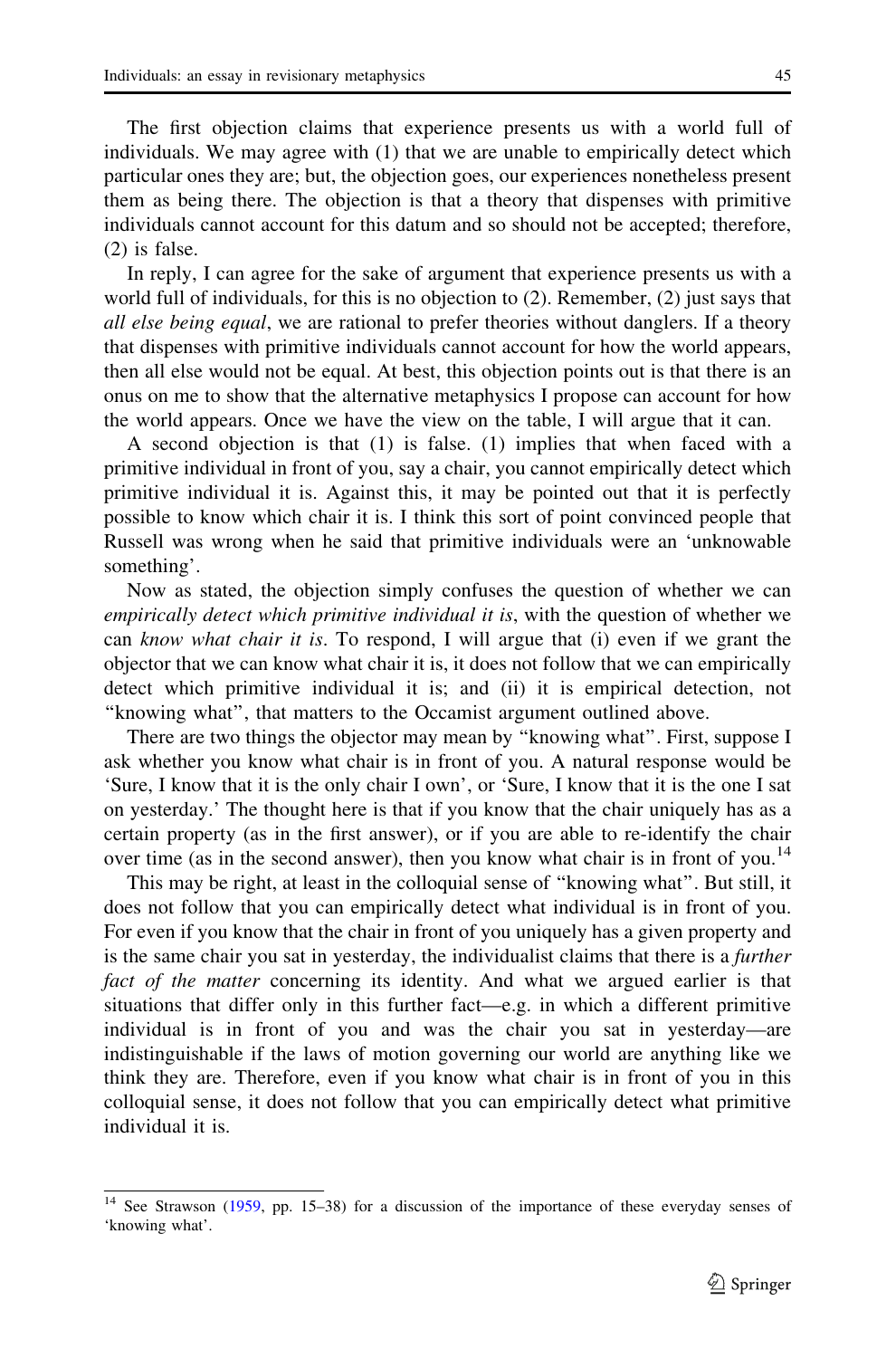In fact, precisely the same can be said in the case of absolute velocity. Suppose I ask whether you know what your velocity is. In some contexts, it may be appropriate to answer 'Sure, I know that my velocity is the same as it was yesterday'. But this does not mean you can empirically detect absolute velocity. For even if you know that your velocity has not changed since yesterday, the believer in absolute velocity thinks there is a *further fact of the matter* concerning what your absolute velocity is. And we argued earlier that according to NGT, situations that differ only in this further fact are indistinguishable; therefore, it remains the case that absolute velocity is empirically undetectable according to NGT.

Now the objector may point out that it is easy to acquire knowledge of this further fact of the matter concerning the identity of the individual in front of you: simply point at the chair and think *the individual in front of me is that one*! The idea would be that the content of your belief so formed would depend on the identity of the primitive individual in front of you. As a result, if you had formed a belief like this in a situation that differed only with respect to the identity of the individual, you would have formed a different belief that is true of that other individual instead. Some theorists may therefore count this as knowing the further fact of the matter concerning the individual's identity. This is the second notion of ''knowing what chair it is'' that the objector may have had in mind.

In response, I grant that this sort of knowledge of primitive individuals is possible—or at least would be, if there were such things! But it would not count as empirically detecting what individual is in front of you. For it would remain the case that two scenarios differing only in their individualistic facts are indistinguishable, and therefore primitive individuals would still be empirically undetectable in our sense. This is not to deny that there is an important category of belief of the sort just discussed, often called ''de re'' belief in the literature. And if I take this category seriously, there is an onus on me to show how my alternative view can account for it if, as the view claims, there is at a fundamental level no ''re''. Once my view is on the table I will argue that it can. For now, my point is just that the possibility of this sort of belief does not affect the truth of  $(1)$ .<sup>15</sup>

So in neither sense of "knowing what" does knowing what chair it is imply having empirically detected what primitive individual it is. And I claim that it is empirical detection, not ''knowing what'' (in either sense), that matters to the Occamist argument against primitive individuals. For when a feature of the material world is empirically undetectable, it is impossible (given the laws) to distinguish between situations that differ with respect to facts about that feature. The Occamist razor I wish to wield simply says that we have reason to dispense with the putative structure that differentiates between those situations. The fact that if individuals

<sup>&</sup>lt;sup>15</sup> One might argue that the same remarks apply to the case of velocity. Suppose you said to yourself 'I hereby let "Bob" name the real number that is my absolute velocity in miles per hour', and then thought my velocity through space is Bob miles per hour. Now, it is debatable whether this would really result in a similar type of knowledge as that just outlined in the case of individuals. But even if we grant that it would, it remains the case that scenarios differing only in facts about absolute velocity would be indistinguishable to you, and so it would remain the case that absolute velocity is empirically undetectable in our sense.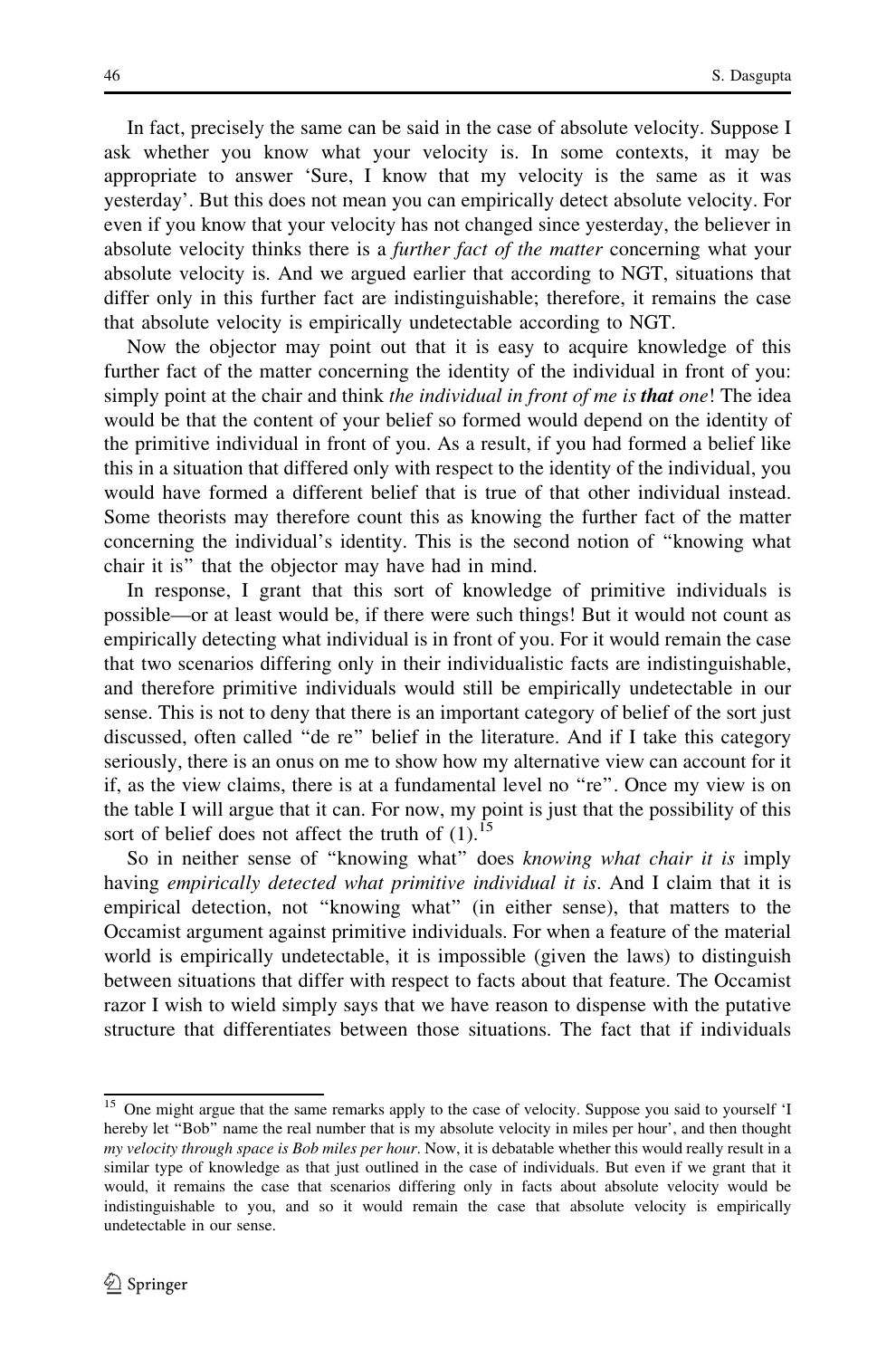<span id="page-12-0"></span>were real we could re-identify them over time or have de re beliefs about them is, according to this Occamist razor, neither here nor there.

There is much more to say about the line of argument I have been pursuing.<sup>16</sup> But I take the analogy with absolute velocity to suggest that there is something to it. If so, we should be interested in whether there is a defendable theory of the material world that dispenses with primitive individuals.

### 2 Against the bundle theory

But if individuals are not primitive entities, what are they? A natural suggestion is that they are nothing other than bundles of properties. This is the well-known ''bundle theory'' of individuals.

Now, the bundle theorist does not think that any old collection of universals bundles an individual. Instead, she says that properties bundle an individual when and only when the properties are ''compresent''. What does this mean? The bundle theorist is likely to take 'compresence' as a primitive predicate. Intuitively, when the bundle theorist says that the properties F and G are compresent, she means to describe a situation that the individualist would describe by saying that F and G are instantiated by the same individual. So, when the individualist says that my laptop is black and solid, the bundle theorist says instead that blackness and solidness are compresent. Finally, if individuals are to be identified with bundles of universals, there must be a bundling operation that takes compresent universals and delivers another entity, the individual.<sup>17</sup>

Such is the standard presentation of the bundle theory. One would expect the bundle theorist to further clarify her view by supplying a logic for the compresence predicate and the bundling operation. But unfortunately the theory is rarely developed in detail, and as a result many questions are left open. Can relations be compressed with other properties? What is the adicity of the compresence relation? Are the compresence relation and the bundling operation one and the same? We are not told, and the view could in principle be developed in many directions.<sup>18</sup>

Fortunately, nothing I say here will depend on these details, but only on two uncontroversial facts about the view. First, when our bundle theorist says that individuals are bundles of properties, she means something rather specific by 'property'. For since she wishes to dispense with primitive individuals, she cannot think that properties are themselves sets of primitive individuals. Nor can she think they are tropes or property-instances such as *this very redness* of my sweater, where this is a different entity than that very redness of my apple even if my sweater and my apple are exactly the same color. For one can argue that these are danglers just like primitive individuals: I cannot empirically detect whether my sweater has this

<sup>&</sup>lt;sup>16</sup> I try to say some of it in Dasgupta, Symmetry and the Undetectable, in preparation.

<sup>&</sup>lt;sup>17</sup> The bundle theory can be traced back to many historical philosophers including Russell ([1948a](#page-32-0), [1948b\)](#page-32-0). Its contemporary advocates include Paul [\(2002](#page-32-0)), and Cover and O'Leary-Hawthorne [\(1998](#page-31-0)).

<sup>&</sup>lt;sup>18</sup> Hawthorne and Sider ([2002\)](#page-31-0) develop the view in more detail than most; however, the view they emerge with (though do not endorse) has more in common with the theory I develop in the next section.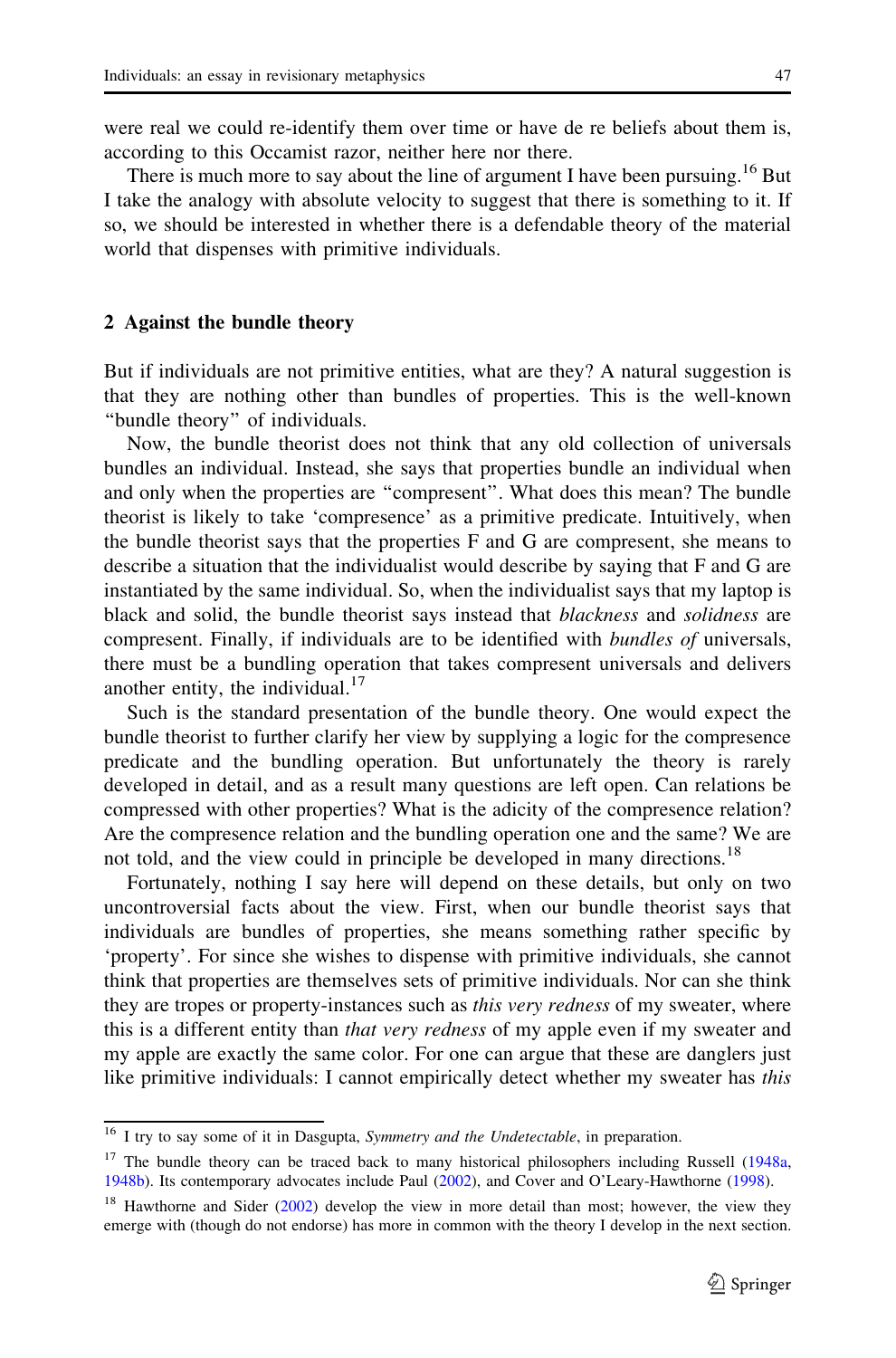very redness or another redness of exactly the same color. Instead, by 'property' our bundle theorist will mean a *universal*: a quality that individualists would describe as being capable of instantiation by many things at once. On this conception of a property, the redness of my sweater is one and the same thing as the redness of my apple.

The second fact about the bundle theory is that it implies a principle known as the Identity of Indiscernibles (IOI), which states that it is not possible for two individuals to share the very same universals.<sup>19</sup> It implies this because the driving idea behind the view is that there is nothing more to an individual than the universals that bundle it; if the same universals could give rise to different individuals, this idea would be lost. $20$ 

Unfortunately, this commitment to IOI means that the bundle theory is unsatisfactory as a response to the problem of danglers. For consider a world that we would ordinarily describe as containing exactly two individuals both of which have the very same universals; specifically, suppose that they each have the universal F and nothing else. Since she endorses IOI, the bundle theorist rules this world as impossible. But notice that the putative world can be characterized in purely general terms by the following sentence:

(A)  $(\exists x)(\exists y)(Fx \& Fy \& x \neq y)$ 

Therefore, by ruling this world as impossible, the bundle theorist puts a restriction on the sorts of general facts that can hold.

To see why this is a problem, consider again the case of velocity. What is the standard response to the discovery that absolute velocity is a dangler in NGT? It is to adopt the view that Newton's laws are better formulated on a ''Galilean'' spacetime structure instead. What is a Galilean space-time structure? The details need not concern us here, but two things are important. First, in a Galilean structure there is no such thing as a particle's absolute velocity, only its velocity relative to inertial frames of reference. And, second, a Galilean structure places no restriction on the pattern of relative velocities that a system of particles may display.

This second point is crucial. If the arguments outlined in the last section were successful they established that absolute velocity is physically redundant and empirically undetectable in NGT, but they did not establish anything about relative velocity. Even if those arguments worked, for example, it remains open that relative velocity is empirically detectable according to NGT. So if one wants to dispense with absolute velocity *because it is a dangler*, it would be somewhat perverse to adopt a view that dispenses with it and, in addition, constrains the pattern of relative velocities that a system of bodies may instantiate. For example, suppose the new

<sup>&</sup>lt;sup>19</sup> I should say that the title 'Identity of Indiscernibles' is sometimes used to name other related principles, but the details of these other principles need not concern us here.

<sup>&</sup>lt;sup>20</sup> It is uncontroversial that the bundle theory implies IOI. What is controversial is whether this counts against the view. See Hacking ([1975\)](#page-31-0) and O'Leary-Hawthorne ([1995\)](#page-32-0) for arguments that it does not. I should say that some theorists appear to deny that the bundle theory implies IOI (for example, Rodriguez-Pereyra [2004\)](#page-32-0), but on closer examination it invariably turns out that they are referring to views that identify individuals with bundles of property-instances or tropes. For the reasons just given in the text, this is not the sort of view under consideration here.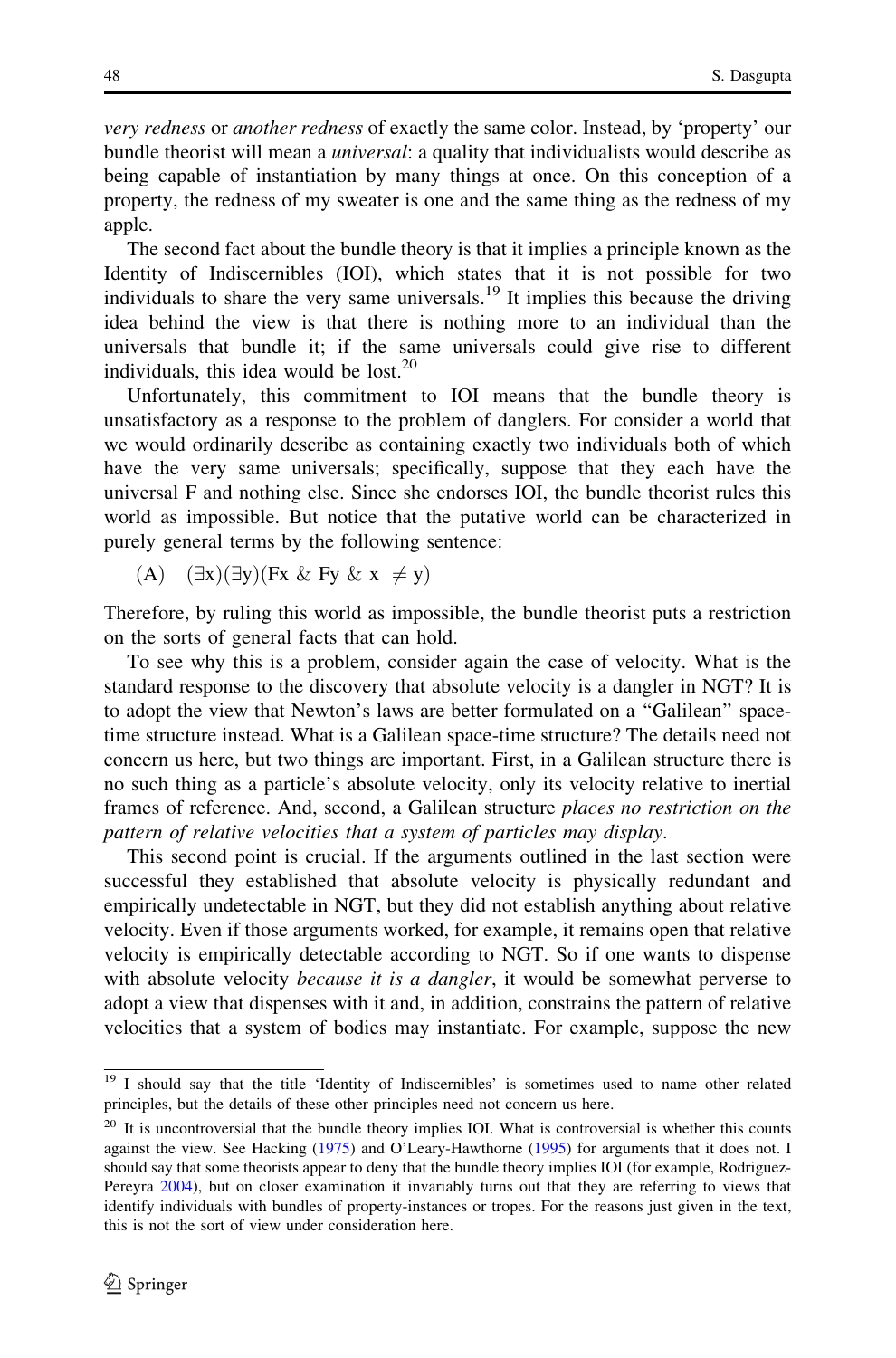<span id="page-14-0"></span>view implied that a world in which there are just two particles at rest relative to one another is impossible. Then we would be entitled to complain that we only wished to dispense with absolute velocities; we did not in addition want to rule out certain patterns of relative velocities as impossible.

Returning to the case of individuals, the analogous arguments purported to establish that individualistic facts are physically redundant and empirically undetectable, but they did not establish anything about general facts. Even if the arguments were successful, for example, it remains open that general facts are empirically detectable. So if our aim is to dispense with primitive individuals because they are danglers, it would be somewhat perverse if our replacement view put additional constraints on what sorts of general facts can hold. But this is exactly what the bundle theory does! So the bundle theory is unsatisfactory as a response to the problem of danglers in just the same way as the strange theory of motion mentioned at the end of the last paragraph. This is by no means a conclusive objection to the bundle theory, but it does show that it is at best an inelegant response to the problem of danglers. A more elegant response would dispense with primitive individuals without constraining the sorts of general facts that can hold. Let us see if we can develop a view of that sort.<sup>21</sup>

# 3 Generalism

The bundle theorist went astray because she asked 'What are individuals, if not primitive entities?' The natural answer was that they are nothing other than bundles of properties, and she was thereby led to a view that implies IOI and which therefore constrains what sorts of general facts are possible.

I propose that we adopt a different strategy. Unlike the bundle theorist, we will not ask how to construct individuals out of more basic entities. Instead, we will simply ask for an account of the fundamental structure of the world that dispenses with primitive individuals but which allows us to make sense of the whole array of possible general facts, including that expressed by (A), and which therefore does not imply IOI. This approach mirrors our approach in the case of velocity, in which we develop a metaphysics of motion that dispenses with absolute velocity but places no restriction on the pattern of relative velocities that a system can display.<sup>22</sup>

How might we develop such a metaphysics? To clear the ground, let me briefly put aside two ideas. One idea is to propose that individualistic facts supervene on general facts: if two possible worlds agree on all their general facts they agree on all

 $21$  Just to clarify, my objection to the bundle theory is not that it implies IOI and we have apriori reasons to think that there are possible worlds that are counterexamples to IOI. Others object to the bundle theory in this way, but as I said in the introduction I wish to bracket apriori intuitions about what worlds are possible. Instead, my objection is that the bundle theory implies IOI and IOI is utterly unmotivated by my arguments against primitive individuals.

 $22$  It may be interesting to note that in his seminal paper on this topic, Adams [\(1979](#page-31-0)) claims that the denial of primitive individuals 'stands or falls… with a certain doctrine of the Identity of Indiscernibles' (p. 11). I believe he said this because he fell into the same trap as the bundle theorist, namely of asking what individuals are, if not primitive entities. I hope to show here that another approach is possible.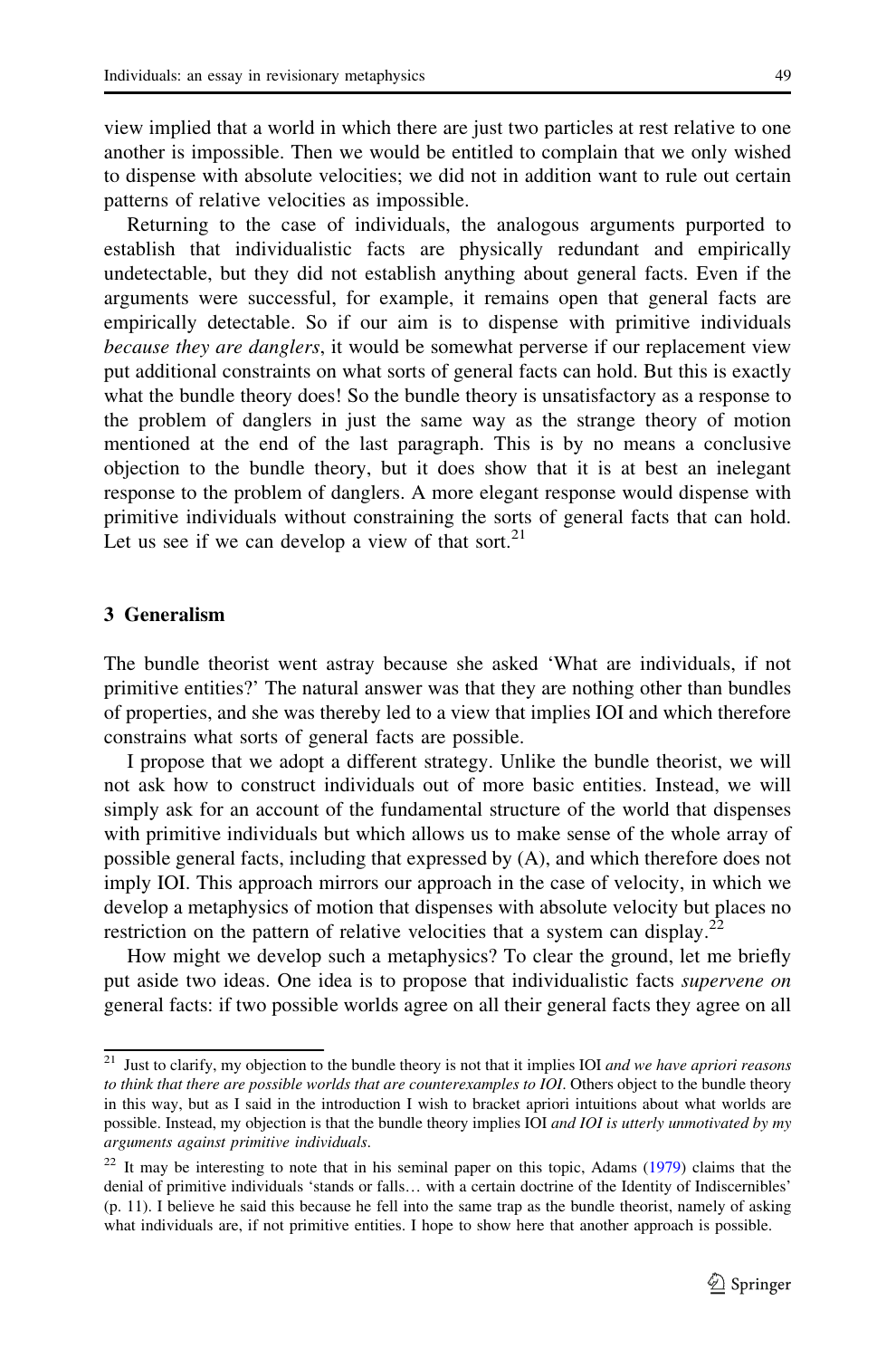their individualistic facts. The idea is that on this view, individualistic facts are determined by the general facts, at least on a modal sense of 'determined'.<sup>23</sup>

To see why this suggestion will not do, consider the analogue view in the case of velocity. The analogue view is that facts about absolute velocity supervene on facts about relative velocity: if two possible worlds agree on all facts about relative velocities they agree on all facts about absolute velocity. Now this view is perfectly consistent with the view that absolute velocity is a real quantity in terms of which relative velocity is defined; all it says is that there is a (rather bizarre) modal connection between the two quantities. So in and of itself, this modal claim does nothing to dispense with absolute velocity. To dispense with absolute velocity, we instead need to adopt a theory about the *structure of the actual world*, namely a Galilean space-time structure. This may *imply* certain modal claims, such as that all facts about motion supervene on facts about relative velocities, but it is not at root a modal claim.

Similarly in the case of individuals. All the current suggestion says is that there is a certain modal connection between general and individualistic facts. But this modal claim is one that the individualist is free to agree with, so in and of itself it does nothing to dispense with primitive individuals. Instead, we want a theory about the structure of the actual world that dispenses with primitive individuals. This new theory may imply certain modal claims, such as that all facts supervene on general facts, but at root it will be a claim about the structure of our world and not just a modal claim.

This naturally leads to another suggestion: that all fundamental facts are general. On this view, the fundamental facts of the world are of the form

$$
(\exists x)Fx, (\exists y)Gy, (\exists x)(\exists y)Rxy, (\exists x)(\exists y) x \neq y
$$

and so on.<sup>24</sup> This suggestion is closer to what we want because it is at least a claim about the structure of our world. But as it stands it is unacceptable. After all, we have been brought up to understand that quantifiers range over a domain of individuals. So our natural understanding of the facts listed above is that they hold in virtue of facts about individuals, and it would therefore appear that we have made no progress.

Instead, what we want is a clear articulation of the fundamental facts of the world that ''meshes'' with the idea just mooted, namely that the structure of the world is fundamentally general. I call this approach 'generalism'. Before I develop it, let us pause to ask what this ''mesh'' requires.

<sup>&</sup>lt;sup>23</sup> Lewis calls this view 'anti-haecceitism', and uses 'haecceitism' to label the view that there are purely individualistic differences between some possible worlds (Lewis [1986,](#page-32-0) p. 221). This terminology is the norm in one wing of the literature, but I hesitate to use it because other wings of the literature use this terminology to denote different distinctions.

 $24$  This may have been the view discussed (though not endorsed) by O'Leary-Hawthorne and Cover ([1996\)](#page-32-0), when they write that a theorist 'may insist that the full story about that world [can] be captured by general propositions, of the sort  $(\exists x)(x \text{ is a sphere}), (\exists x)(\exists y)(x \text{ is a sphere and } y \text{ is a sphere and})$  $x \neq y$ ), and so on.' (p. 12). In this quotation they are talking about a possible world, but the analogous view about the actual world sounds very close to the view under consideration.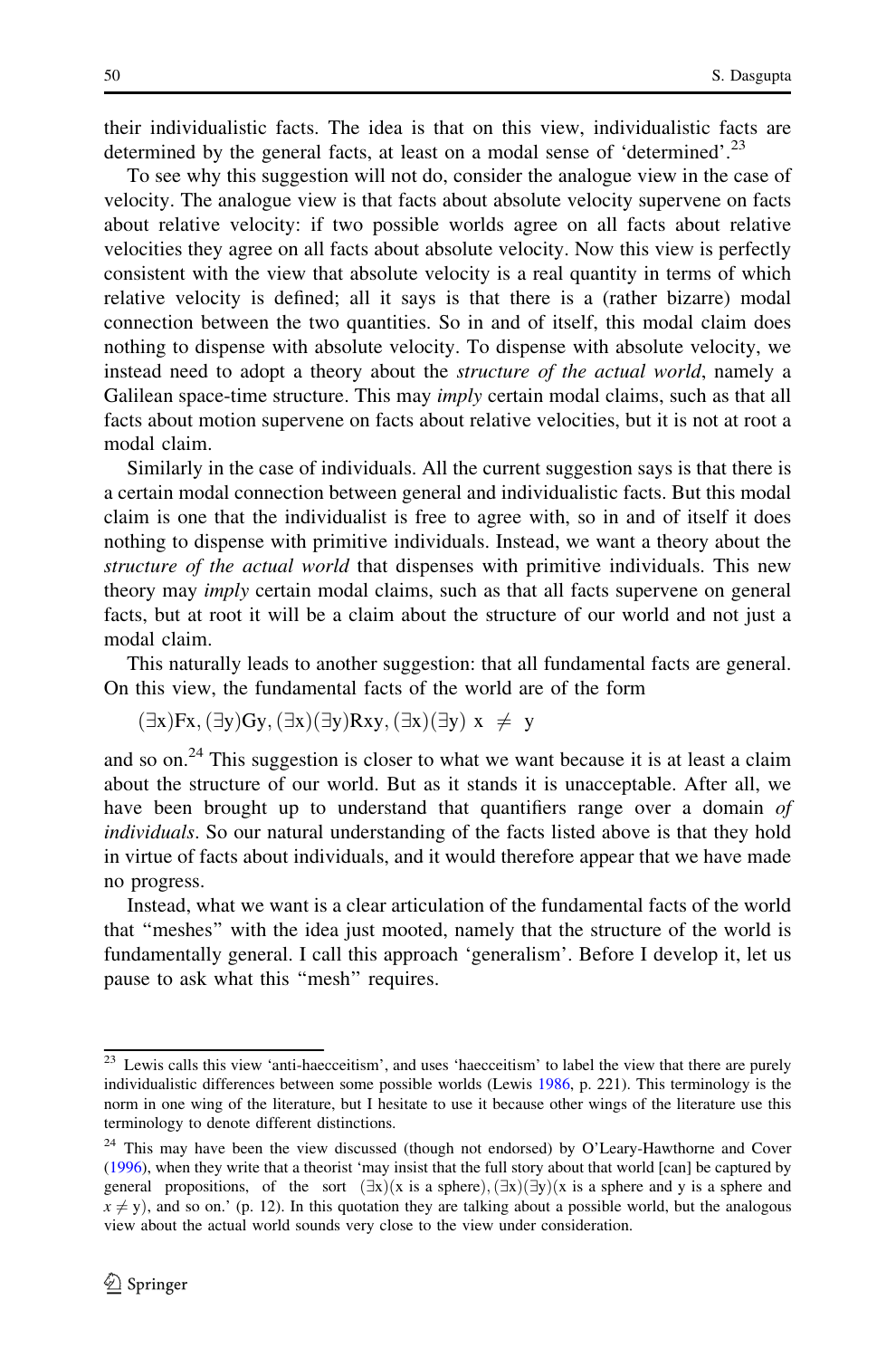#### 3.1 Desiderata on a new metaphysics

Assume for the moment that all possible general facts can be expressed in the language of predicate logic with identity but without constants. Call this language PL (I assume that PL contains no substitute for constants, such as predicates like 'x Socratizes'). The generalist will claim that the fundamental facts of the world are those expressed by a different language G (for 'Generalism'). The idea is that when we would ordinarily describe a situation as being one in which a given sentence  $p$  of PL is true, the generalist will describe it as being a situation in which, fundamentally speaking, a certain sentence  $g$  of G is true. And vice-versa: when the generalist describes a situation with  $g$ , we would ordinarily describe it with  $p$ . When sentences of PL and G are related in this way I will call them ''equivalent'' (which is not the relation of logical equivalence since the sentences come from different languages).

Now, any metaphysician who paraphrases sentences of one language with sentences of another faces the question of what the relation of ''equivalence'' really consists in. This is an extremely delicate question, but to keep things tractable let me just state a necessary condition that the generalist puts on the relation: it must preserve the logical structure of each language. For instance, if a sentence  $g_1$  of G is equivalent to  $(\exists x)(Fx \& Gx)$ , and if a sentence  $g_2$  of G is equivalent to  $(\exists x)Fx$ , then it had better be the case that  $g_1$  logically implies  $g_2$ . More generally:

PRESERVATION: Suppose a sentence  $g_1$  in G is equivalent to a sentence  $p_1$  in PL, and a sentence  $g_2$  in G is equivalent to a sentence  $p_2$  in PL. Then  $g_1$  logically implies  $g_2$  if and only if  $p_1$  logically implies  $p_2$ .

The generalist will claim that the fundamental facts of the world are those expressed in a language G satisfying this constraint. But there are two further things required of G if generalism is to ''mesh'' with the idea that the world is fundamentally general. First, we require that G is rich enough to make sense of all possible general facts:

SUFFICIENCY: Every sentence of PL is equivalent to a sentence of G.

This is precisely where the bundle theory failed, for it could not make sense of a situation completely characterized by (A). But we also require that G describe no more structure than the structure of generality:

MODESTY: Every sentence of G is equivalent to a sentence of PL.

This is precisely where individualism fails, for there is no sentence of PL equivalent to *'That very individual* is red'. So by satisfying these desiderata, generalism attempts to sail between individualism and the bundle theory. In fact, generalism will stand to individualism in just the same way as a Galilean spacetime structure stands to traditional conceptions of motion that make sense of absolute velocity. A Galilean space-time structure rejects absolute velocity but makes sense of all possible facts about relative velocity; likewise, a view satisfying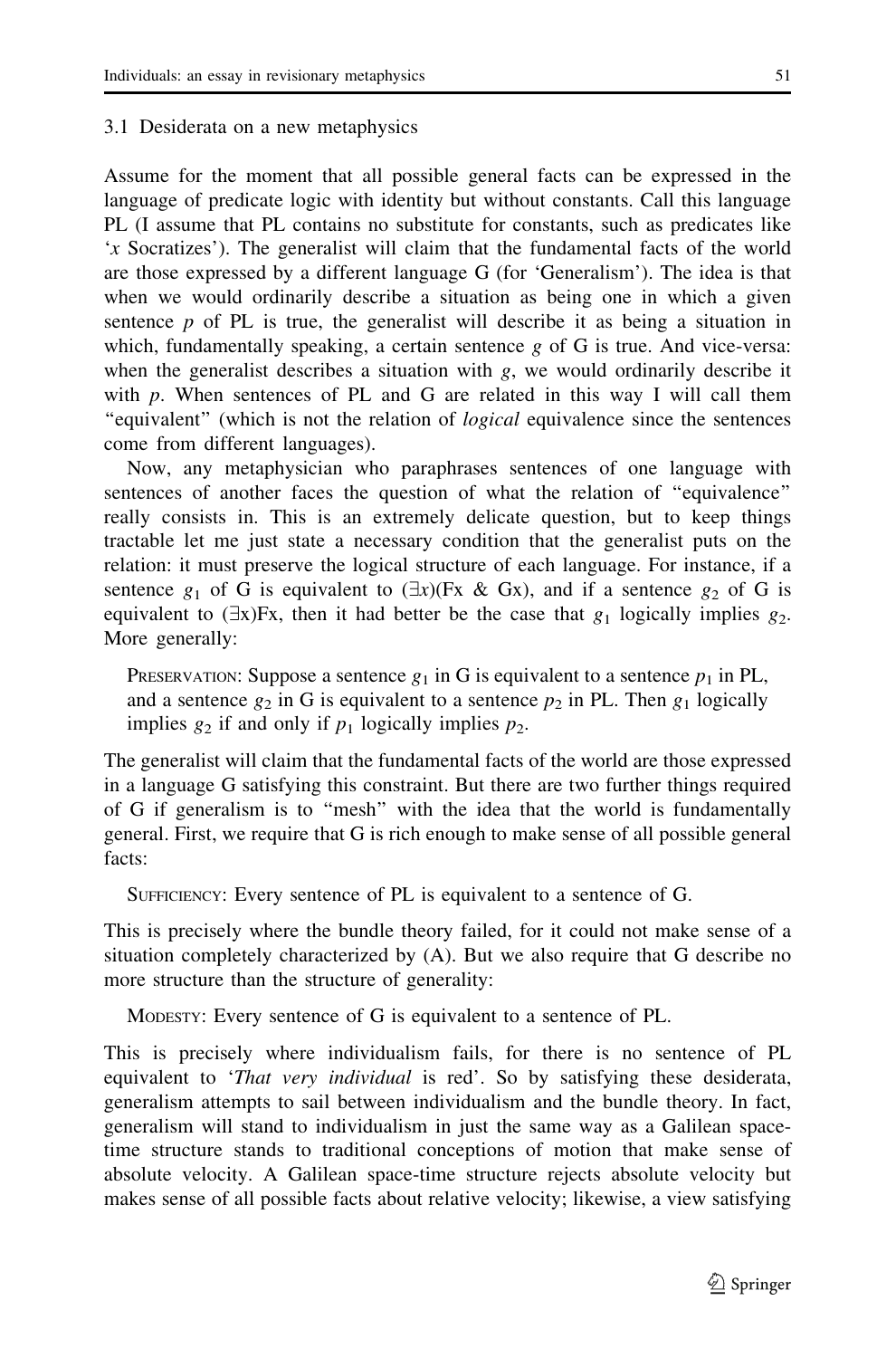these desiderata will reject primitive individuals but allow one to make sense of all possible general facts.

Admittedly, I assumed above that all possible general facts can be expressed in PL. Given the expressive limitations of PL one may think that a more realistic assumption is that all possible general facts can be expressed in second-order logic, or perhaps an infinitary first-order logic of some degree. But rather than get sidetracked by this issue, I propose to continue with my (potentially) simplifying assumption as a working hypothesis in order to get a flavor of the sort of view that emerges. The extension of the current approach to other languages is a project for another time.

#### 3.2 An algebraic approach

Indeed, even with this assumption in place there is more than one way to satisfy these desiderata, and I will not argue which is the best. Instead, I will just outline one view and call it 'generalism', ignoring for simplicity that this is only one way to execute this strategy.<sup>25</sup>

The generalist's ontology consists of a domain of properties, each with a given adicity. Properties of adicity greater than one might be better called relations, but I will use the term 'property' to cover them all.<sup>26</sup> Like the bundle theorist, our generalist thinks of these properties as universals rather than sets of individuals or tropes. To talk about these properties the generalist introduces to language G terms of the form  $P^n$  where *n* indicates the adicity of the property denoted. So, for example, we might use the term  $F<sup>1</sup>$  to denote the 1-place property of being a friend<sup>27</sup>

According to the generalist, the domain of properties instantiates a certain algebraic structure. To talk about this structure, she introduces six expressions to G:  $\boldsymbol{\&}, \sim, \boldsymbol{c}, \boldsymbol{p}, \iota$  and  $\boldsymbol{\sigma}$ . Syntactically, they apply to terms to give a complex term—much like 'the father of x' in English applies to terms to give a complex term—so we can call them 'term-functors'. What do they mean? A complete and precise explanation requires some formal machinery, so to avoid getting bogged down I leave those details to the appendix. Here I will just impart the basic idea, in the hope that the benefits of brevity outweigh the costs of imprecision.

The most familiar term-functors are  $\sim$  and  $\&$ , which take properties and give their negations and conjunctions respectively. For example, if  $F^{\bar{1}}$  is the 1-place property of being a friend and  $G^1$  is the 1-place property of being generous, then

<sup>&</sup>lt;sup>25</sup> I am not aware of a view like generalism being proposed in the literature. The closest I have come across is a view discussed very briefly by Van Cleve in the last section of his ([1985\)](#page-32-0). It also bears some similarity with the 'ontological nihilism' of Hawthorne and Cortens [\(1995\)](#page-31-0). The language G described here is borrowed from a language discussed by Quine [\(1976](#page-32-0)) and developed by Kuhn ([1983\)](#page-32-0). Burgess and Rosen ([1997\)](#page-31-0) discuss the prospects of using a language like this to pursue nominalism in the philosophy of mathematics, but the literature contains little discussion of the prospects of using it to formulate a generalist metaphysics.

<sup>&</sup>lt;sup>26</sup> I should also say that the ontology will include properties of adicity zero which might more accurately be called 'states of affairs', but I will discuss this in more detail later on.

<sup>&</sup>lt;sup>27</sup> For ease of prose I will be rather sloppy about the use-mention distinction in what follows. I do not think this will lead to any serious confusion.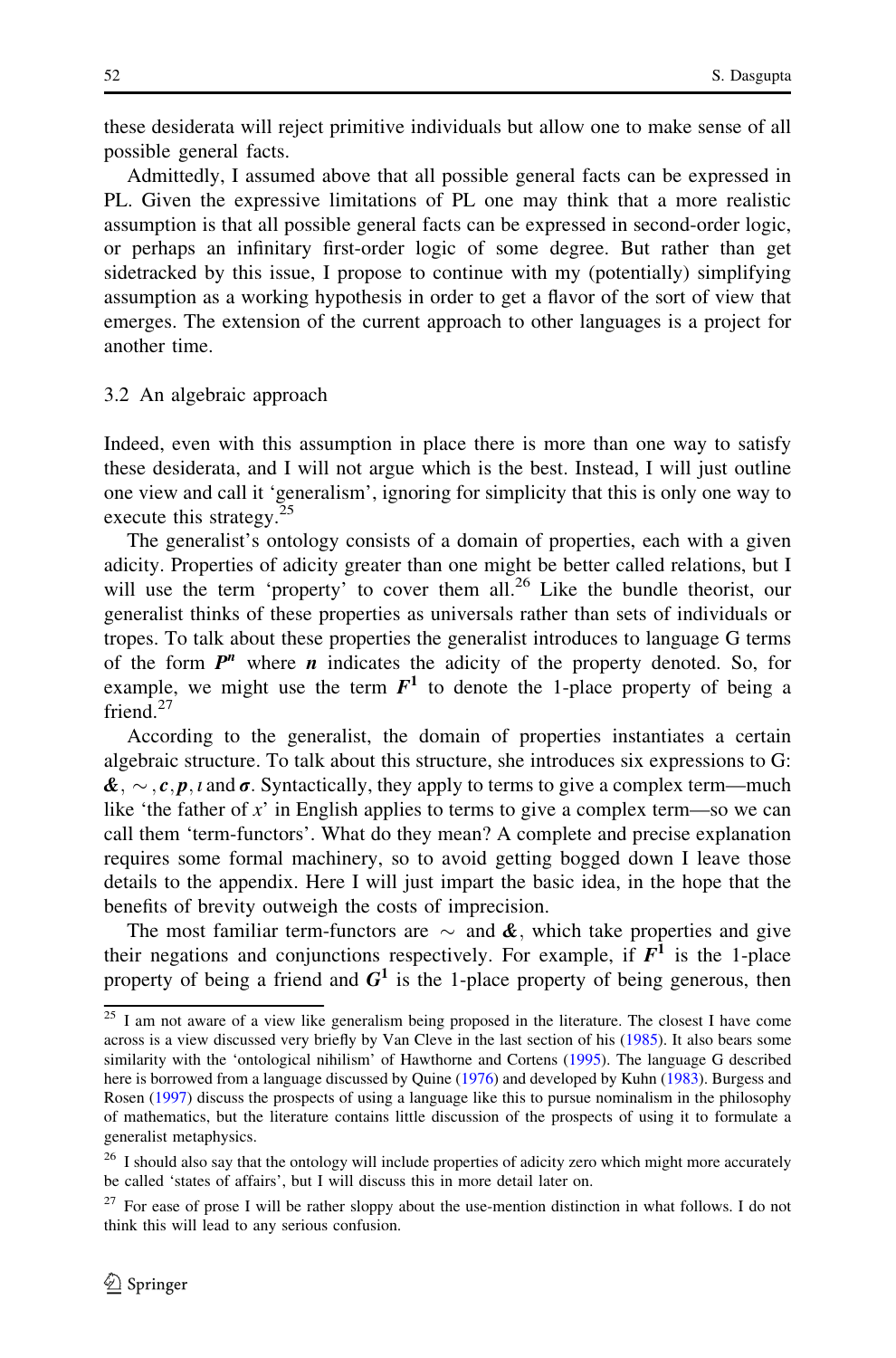$\sim F^1$  is the 1-place property of not being a friend;  $(F^1 \& G^1)$  is the 1-place property of being a generous friend; and  $(F^1 \& \sim G^1)$  is the 1-place property of being a friend that is not generous.

The term-functors  $\iota$  and  $\sigma$  are "permutative" expressions. They are used to achieve much the same effect as we achieve in PL by permuting the order of variables. For example, if  $L^2$  is the 2-place property of loving, which we ordinarily understand as holding between individuals x and y if and only if x loves y, then  $\sigma L^2$  is the 2-place property of being loved, which we ordinarily understand as holding between x and y if and only if y loves x. Thus,  $(L^2 \& \sim \sigma L^2)$  is the 2-place property of loving unrequitedly, which we ordinarily understand to hold between individuals x and y if and only if x loves y and y does not love x.

What about c? Well, if  $L^2$  is the 2-place property of loving, which we ordinarily understand as holding between individuals x and y if and only if x loves y, then  $cL^2$ is the 1-place property of being loved by someone, which we ordinarily understand as being instantiated by an individual y if and only if someone loves y. Very roughly,  $c$  partially "fills" a property by stating, as we ordinarily say, that something instantiates its first position. I will leave an explanation  $p$  and  $i$  to the appendix, since they are not necessary to get an intuitive feel for the view.

In addition to these term-functors, the generalist also helps herself to a 2-place term  $I<sup>2</sup>$  which denotes what we ordinarily think of as the relation of identity. Thus,  $(L^2 \mathcal{L} \setminus I^2)$  is the 2-place property of loving another, which we ordinarily understand as holding between individuals x and y if and only if x loves y and  $x \neq y$ .

So the generalist claims that there is a domain of properties that instantiates the algebraic structure described by these term-functors. But what is the world like, according to the generalist? When we ordinarily describe a situation as being one in which someone loves someone, how does the generalist describe it? To answer this, consider the 1-place property  $cL^2$  just described, and consider the result of applying another c to get  $c c L<sup>2</sup>$ . This is a 0-place "property" that we might ordinarily understand as a state of affairs, namely the state of someone loving someone. Now  $(ccL<sup>2</sup>)$  is a term and, as such, it does not state anything about what the world is like. To state this, the generalist introduces to G the primitive predicate  $x \textit{obtains}$ , which applies to any 0-place term to produce a sentence. Thus, when we would ordinarily say that someone loves someone, the generalist says that  $ccL^2$  obtains. Similarly, when we would ordinarily say that someone loves someone unrequitedly, the generalist says that  $cc(L^2 \& \sim \sigma L^2)$  obtains.

The generalist's view, then, is that the fundamental facts of the world all have the form

# $P^0$  obtains

where  $P^0$  is a 0-place property. The term  $P^0$  may of course be complex, formed from more basic terms along with applications of the term-functors.

Significantly, this view satisfies our three desiderata: in the appendix I outline how one can define a logic of consequence on sentences of G, and a relation of equivalence between sentences of G and PL, in such a way that PRESERVATION,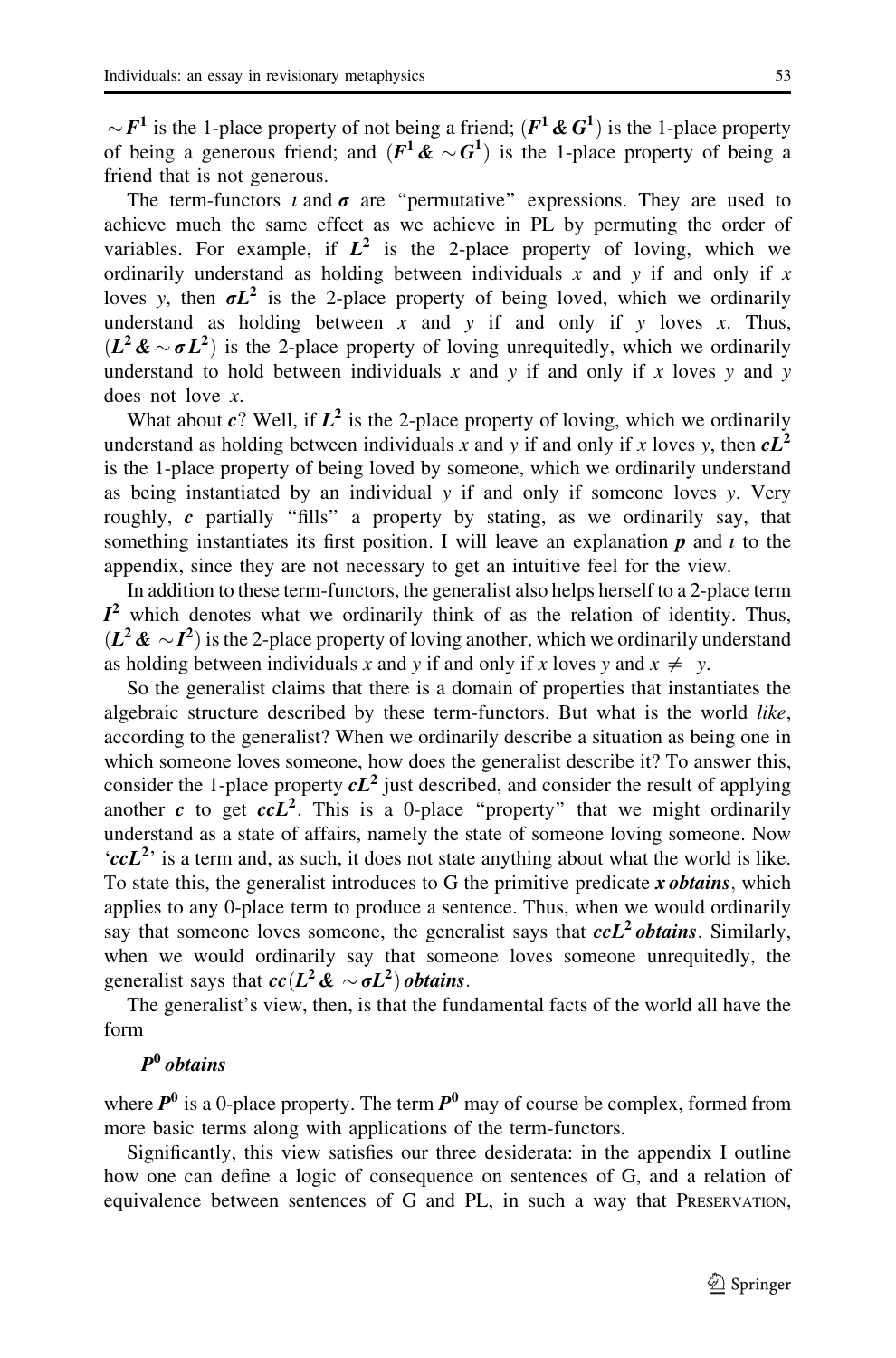SUFFICIENCY, and MODESTY can all be met. Therefore, given *any* sentence  $p$  of PL, the generalist can produce an equivalent sentence of G that, according to her, expresses the fundamental nature of a situation that we would normally describe with p. As a result, the generalist is in no way committed to IOI, and in particular she can make sense of the possible world characterized by sentence (A) six pages back, a possible world that the bundle theorist could make no sense of. $^{28}$ 

The generalist and the individualist therefore paint radically different pictures of the material world. The individualist tells us that there is a domain of individuals propertied and related in a certain way; while the generalist tells us that there are states of affairs that obtain, where these states of affairs are composed purely out of properties. Unlike the bundle theorist, the generalist makes no attempt to construct *individuals* out of properties. But it was never part of her remit to do so. The generalist's innovation is to say that the question 'What are individuals, if not primitive entities?' is the wrong question; that we should instead be asking for an account of the fundamental facts of the world that makes sense of all possible general facts without appealing to primitive individuals. By providing an account, she carves away primitive individuals while doing no damage to the space of possible general facts that can hold, just as a Galilean space-time carves away absolute velocity while doing no damage to the pattern of relative velocities that can be instantiated by a system. In this way, generalism is perfectly suited as a response to the problem of danglers.<sup>29</sup>

Note that generalism is a claim about the structure of the fundamental facts, and so is neutral on the status of sentences that may be thought to presuppose a domain of individuals. For example, consider everyday sentences such as

Ernest Hemingway is coming to tea,

Someone is coming to tea,

and philosophical sentences such as

Perceptual experiences present us with a world full of individuals.

If S believes that Ernest Hemingway is coming to tea, then S believes a proposition that contains an individual as a constituent.

Given any one of these sentences, the generalist might be an *error theorist* and say that it is false because it presupposes a domain of individuals that does not really exist; or she might instead be a *fictionalist* and say that it is literally false but true of a "fiction of individuals"; or she might be a *reductionist* and say that it is true in virtue of the underlying facts expressed by G; or she might be a non-reductive realist and say that it is true because it expresses the same thing as a sentence of G! Other options are available too, but the generalist need not take a stand either way.

I granted in Sect. [1](#page-2-0) that there would be an onus on the generalist to account for the possibility of de re belief and the fact that perceptual experiences present us with a world full of individuals. We can now see how this onus might be discharged, for

<sup>&</sup>lt;sup>28</sup> Incidentally, she expresses (A) with the sentence  $cc(F^1 \& pF^1 \& \sim I)$ obtains.

<sup>&</sup>lt;sup>29</sup> This is not to say that the generalist dispenses with danglers all together, for she may think that there is such a thing as absolute velocity! But the point is that she goes some way towards a dangler-less worldview by dispensing with primitive individuals.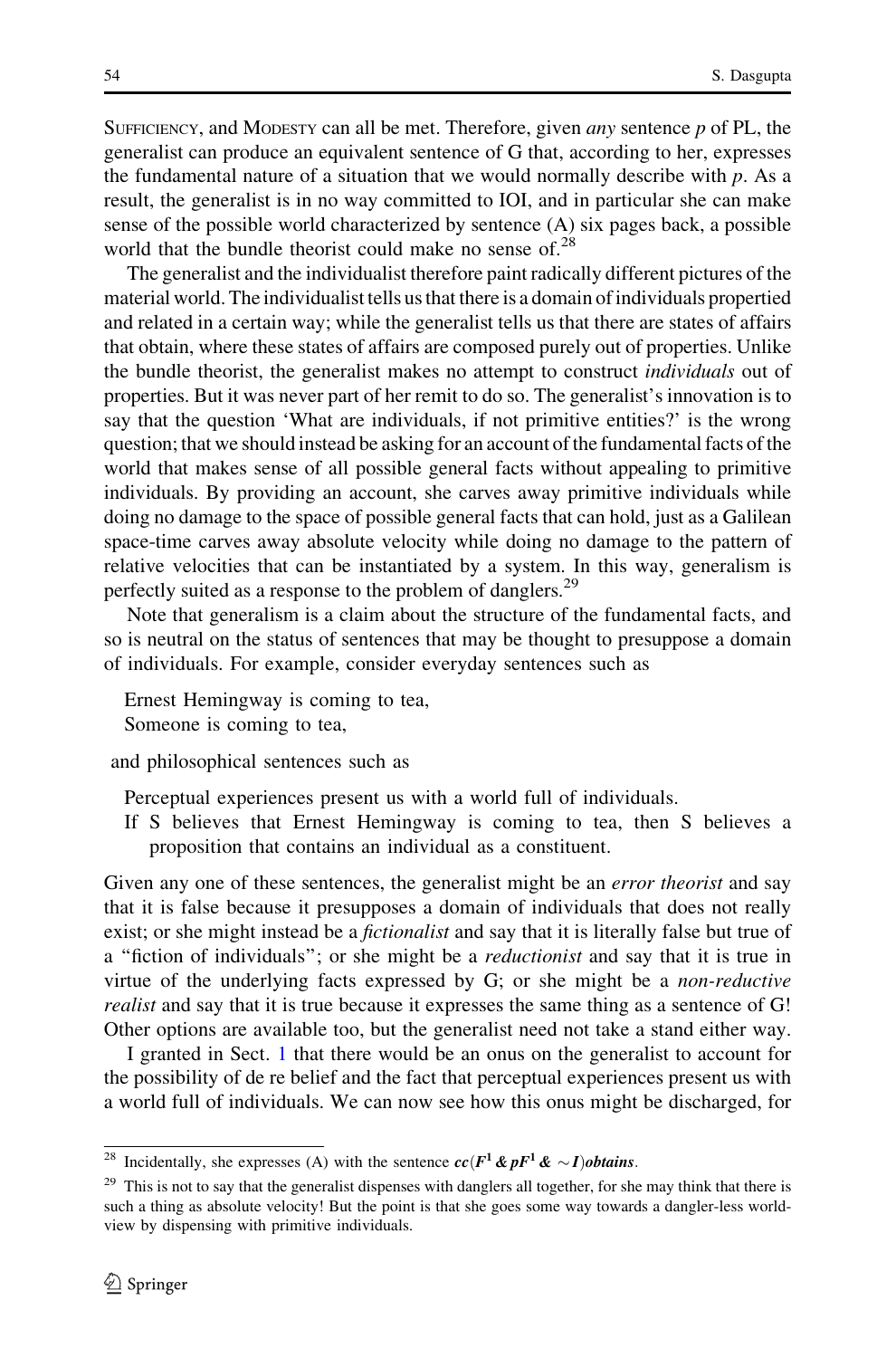as we have just seen generalism is (in and of itself) perfectly consistent with the truth of these claims.

# 3.3 The world is one

Before moving on to defend generalism from objections it will be important to note that, unlike individualism, generalism is radically holistic. To see why, it helps to first appreciate why individualism is atomistic. Consider a situation that an individualist would describe as containing exactly two primitive individuals, one of which is F and stands in relation R to the other one which is G, and suppose neither has any other properties. According to individualism, the fundamental facts about the situation are facts like

 $a$  is F,  $b$  is G,  $a$  bears R to  $b$ 

And these facts together would characterize the situation entirely.

Some individualists would disagree with this last statement. They would argue that other facts are also needed to completely characterize the situation, such as the fact that  $a$  and  $b$  are distinct, the universal fact that everything in the situation is identical to  $a$  or  $b$ , and perhaps negative facts concerning the properties  $a$  and  $b$  do not have.<sup>30</sup> Fortunately, there is no need for us to take a stand on this issue: whichever facts the individualist adds to her initial list, she will still think that any situation can be characterized by a (potentially large) number of facts that together add up to give the situation as a whole. Since the situation as a whole is thought to be decomposable into parts, it is natural to call this an *atomistic* metaphysics.<sup>31</sup>

For the generalist, though, things are very different. How would she characterize the situation described above? One impediment to answering this question is that language G, in which she expresses the fundamental structure of the world, is foreign to most of us. However, MODESTY says that any sentence of G is equivalent to a sentence of PL. So when discussing facts that the generalist believes to be fundamental and which she would express in G, it is harmless to express them in PL instead as a convenience to ourselves.

Given this convenience, the generalist would say that the above situation is characterized by the following fact:

$$
(*) \quad (\exists x)(\exists y)(Fx \& Gy \& Rxy \& x \neq y)^{32}
$$

Again, generalists may debate whether we would also need a conjunct in the matrix to specify that everything in the situation is identical to x or y, or negative conjuncts specifying what properties are not instantiated. But we need not settle the matter: whatever conjuncts the generalist adds to the matrix, she will not think that the

 $\frac{30}{30}$  See Russell ([1985\)](#page-32-0) and Armstrong ([2004,](#page-31-0) Chaps. 5 and 6), for views of this kind.

<sup>31</sup> Russell ([1985\)](#page-32-0) was, of course, the classic atomist.

<sup>&</sup>lt;sup>32</sup> For those readers familiar with G, the generalist will really state this as the fact that  $cc(F<sup>1</sup>$  &  $pG^1\,\&\, R^2\,\&\sim\!I^2)\,obtains.$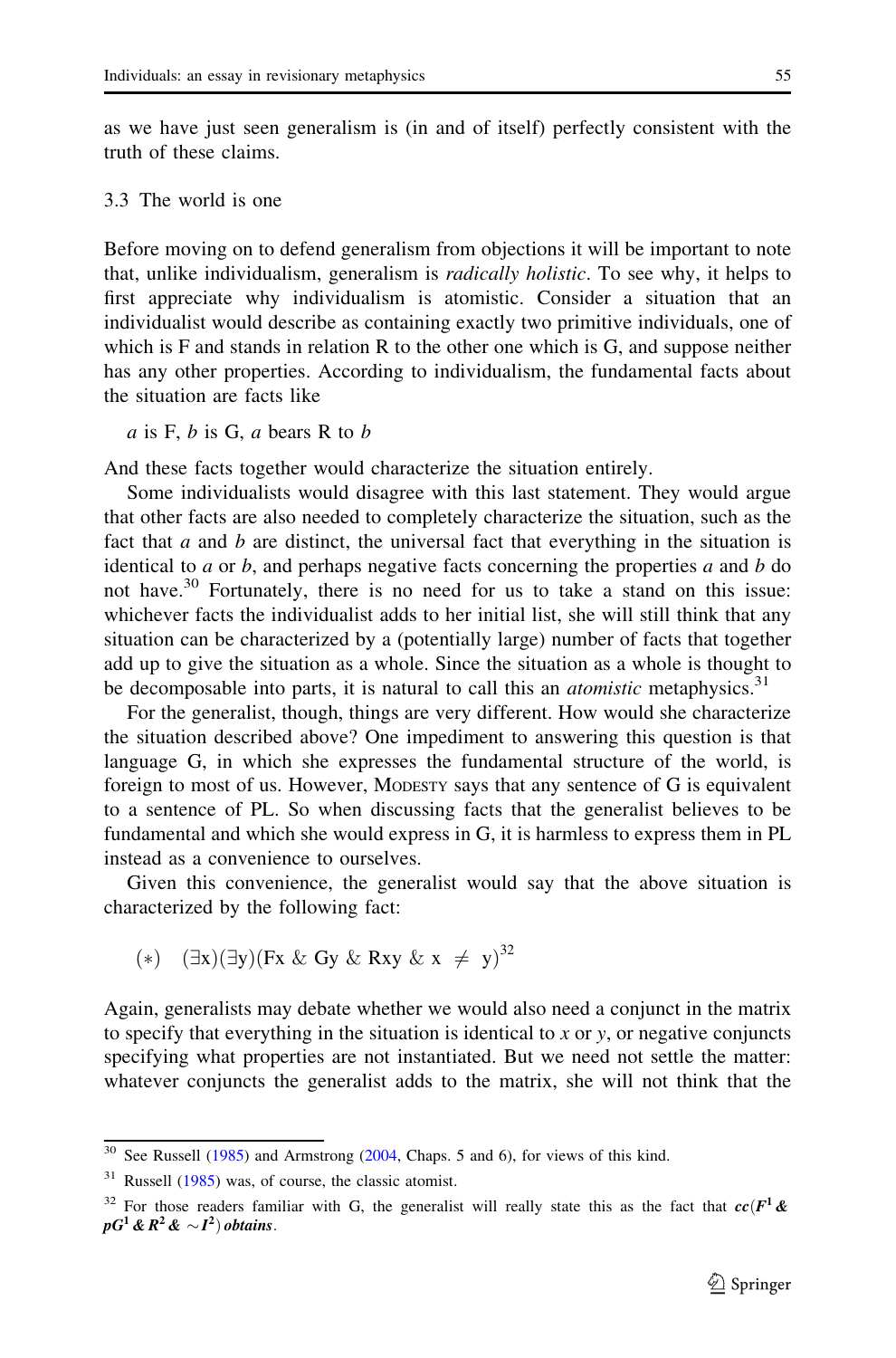<span id="page-21-0"></span>situation is decomposable into ''atomic'' parts. After all, if she tried to replicate the individualist's decomposition, she would think that the atomic facts were something like:

$$
(**) \quad (\exists x)Fx, (\exists x)Gx, (\exists x)(\exists y)Rxy^{33}
$$

But unlike the individualist's list, this leaves open whether something F stands in relation R to something else that's G, as is stated in (\*), or the other way round. And it does not help to add other facts to (\*\*), such as that  $(\exists x)(\exists y)x \neq y$ , for the resulting collection would still not determine whether or not the situation as a whole is as stated in (\*).

As a result, the generalist thinks that the situation must be characterized by stating the single fact (\*) all in one breath. Unlike the individualist, she cannot decompose the situation into atomic parts the sum of which give the situation as a whole. That is why I call generalism a *holistic* metaphysics. The "smaller" matters of fact listed in  $(**)$  still hold in the situation, but the generalist takes them to be derivative from the one fact (\*).

This is a radical departure from pre-theoretic intuition. When I see my laptop and my cup on the table, I intuitively see the situation as being composed of many facts: my laptop being on the table, my cup being on the table, and so on. Add these facts up, I naturally think, and you get the entire situation. But according to generalism this is an illusion: the situation is fundamentally speaking a single whole. Indeed, generalism implies the striking claim that, fundamentally speaking at least, there is only One Great Fact that captures our entire world all at once! Contrary to pretheoretic intuition, the world is not the logical sum of ''smaller'' matters of fact such as those listed in (\*\*); rather, those facts are to be seen as derivative from the One Great Fact. According to the generalism, the world really is One.<sup>34</sup>

#### 4 In defense of generalism

Let us recap. Individualism, remember, is the view that among the fundamental facts of the world are facts concerning what primitive individuals there are and what they are like. But I argued in Sect. [1](#page-2-0) that

(1) It is a consequence of every physical theory considered over the past 400 years that primitive individuals are danglers.

I also argued that it is a point against a metaphysics if it implies that the world contains danglers. As I put it there,

<sup>&</sup>lt;sup>33</sup> In G we would express these as the facts that  $cF^1$  *obtains*, that  $cG^1$  *obtains*, and that  $ccR^2$  *obtains*.

<sup>&</sup>lt;sup>34</sup> Schaffer [\(2007](#page-32-0)) has recently discussed a view he calls 'Monism'. On this view there is just one individual, the ''world object''; or, at least, if there are other individuals they are to be thought of as derivative from the world object, which is the fundamental entity. Generalism and monism share some similarities, but notice that monism is, at least on the face of it, atomistic: the entire situation concerning the world object can be decomposed into the fact that it is F, the fact that it is G, and so on.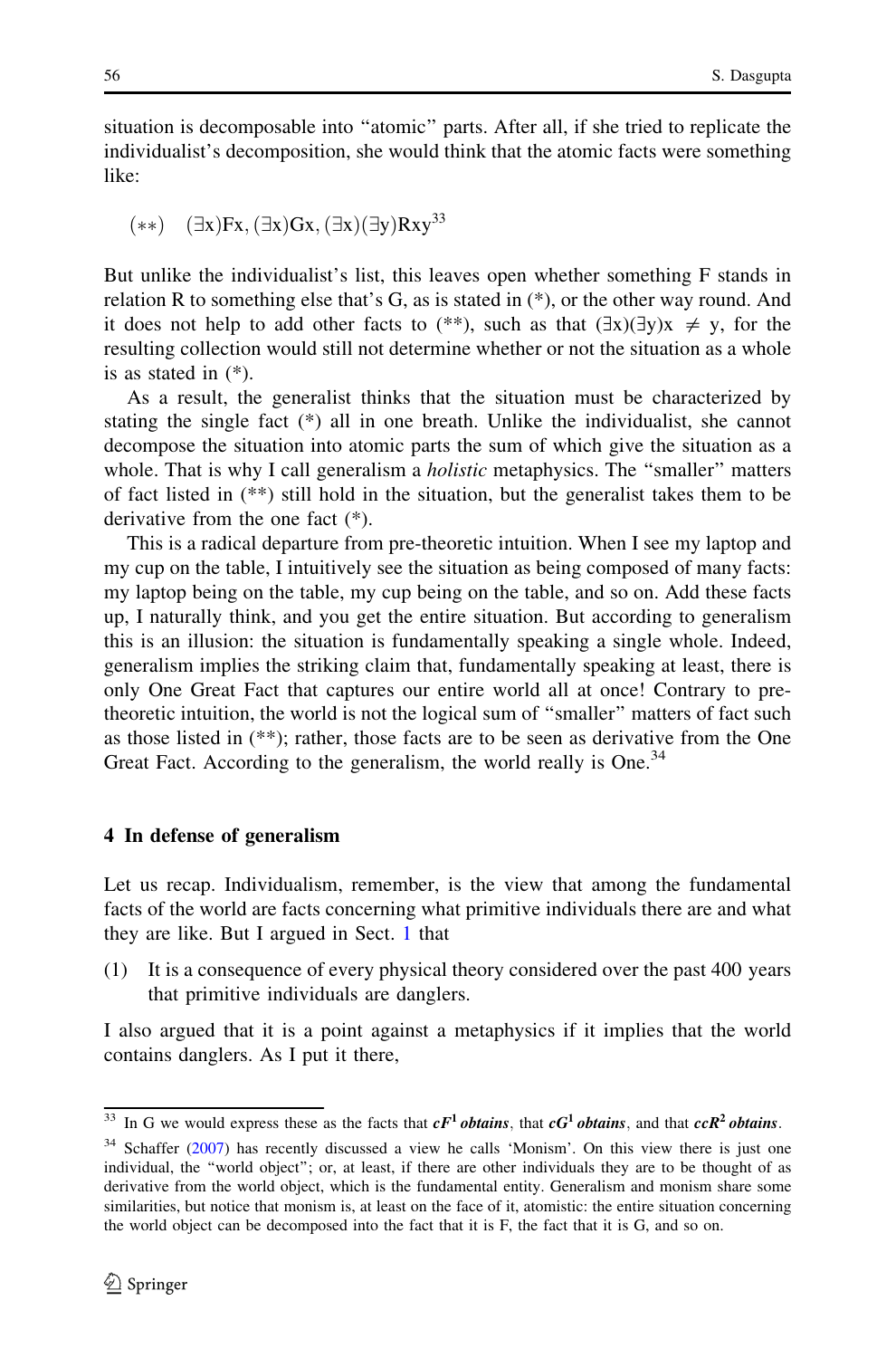(2) Consider two theories about the structure of the material world, and suppose you discover that the first implies that the world contains a dangler while the other does not. All else being equal, it is rational for you to prefer the latter over the former.

I just now outlined generalism, according to which the world does not contain primitive individuals. Therefore, (1) and (2) imply that all else being equal, it is rational to prefer generalism over individualism—or at least, it is if anything like contemporary physical theory is to be believed.

Of course, all else might not equal: generalism differs in many respects from individualism, so it might turn out that the virtue of dispensing with individuals is not worth the cost. But in this section I will argue that

(3) The benefit that generalism enjoys over individualism in virtue of dispensing with danglers outweighs its putative costs.

Together, (1), (2) and (3) constitute my argument in favor of generalism. To defend (3), I will consider a number of putative costs that generalism might be accused of incurring.

4.1 Generalism is horribly complex

It is often said that simplicity is a theoretical virtue, and it may be complained that generalism fails dramatically on this count. One observation that may encourage this complaint is that most of us find it difficult to understand the language G (at least at first) since it contains term-functors that we are not familiar with. But does this mean that we should reject generalism? No: when we say that simplicity is a theoretical virtue, we do not mean that the theory should be easily understood. As Laplace put it, 'The simplicity of nature is not to be measured by our conceptions'.<sup>35</sup>

What, then, does simplicity as a theoretical virtue amount to? One thing it might mean is that a theory is simpler if its ontology contains fewer kinds of fundamental entities. But generalism scores well on this point, since its ontology are just properties. Another thing it might mean is that a theory is simpler if it contains fewer primitive bits of ideology. But generalism scores well on this point too, for G contains just six term-functors and the one primitive predicate. Yet another thing it might mean is that a theory is simpler if it contains fewer danglers—but of course generalism does better than individualism in this regard! I do not claim that this is all that 'simplicity' could amount to, but it is worth noting that at least on these points generalism does as well as individualism, if not better.

4.2 Generalism flies in the face of pre-theoretic belief

A second complaint one might have against generalism is that it revises our pre-theoretic conception of the world.

<sup>&</sup>lt;sup>35</sup> Laplace, Exposition du System du Monde, quoted in Gribbin ([2002,](#page-31-0) p. 298).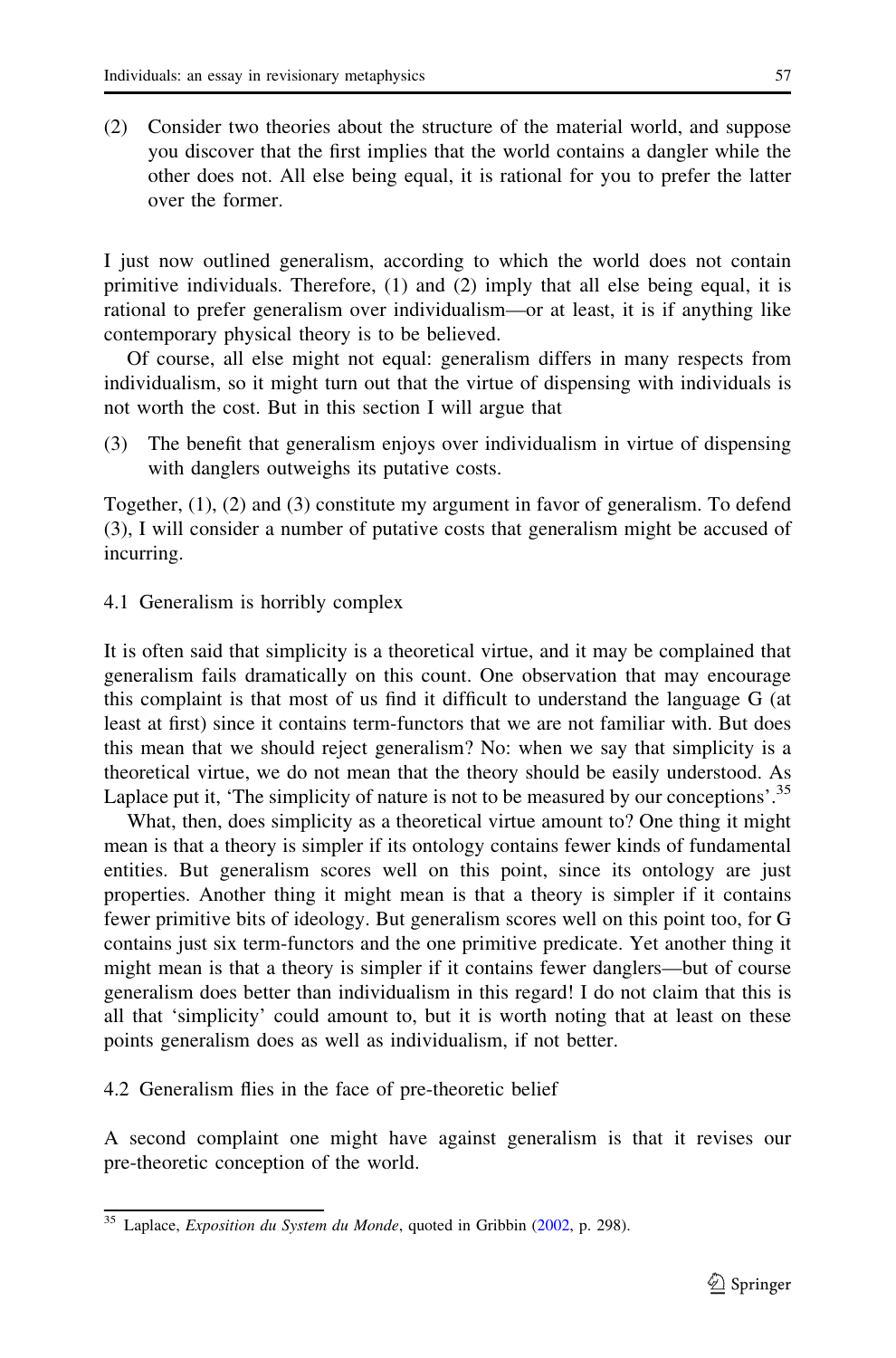It is worth getting clear on the charge. If generalism revises pre-theoretic belief, this is *not* because it implies that sentences like 'Ernest Hemingway is coming to tea' are false. As I stressed in the last section, generalism is consistent with the truth of sentences like these; it just says that they are not true of the fundamental nature of reality. Instead, generalism is revisionary because it is holistic in the sense just outlined, while our pre-theoretic conception of the world is atomistic.

But does this give us reason to reject generalism? Not at all, for inquiry sometimes delivers surprises. The claim that the earth orbits the sun was once revisionary, but that in itself did not give our ancestors reason to reject it. What might be true is that we should not revise pre-theoretic belief without reason. But in this case we have a reason, namely that primitive individuals are danglers; according to (2), this is a reason to favor generalism.

# 4.3 Generalism is holistic, and this is a serious cost

Grant that if the holistic nature of generalism is objectionable, this is not because it flies against pre-theoretic belief. But might it be objectionable on other grounds? Hawthorne and Sider claim that it is a condition of adequacy on any metaphysics that it is atomistic.<sup>36</sup> But they do not say why this is so, and it is not obvious to me why holism should be ruled out by fiat.

One might worry that holism is bad because it rules out the possibility of local causal explanations. These are explanations that explain a given fact, say that a window broke, in terms of facts concerning the window's immediate vicinity, such as that a baseball collided with it. $37$  The worry would be that if the world is holistic in our sense one cannot appeal to such ''localized'' matters of fact. But this worry confuses the sense in which a causal explanation is local, which concerns the distance between explanans and explananda, with the sense in which generalism is holistic, which concerns the logical structure of reality. Remember, even if the world is holistic in our sense, there are nonetheless general matters of fact concerning the trajectories of baseballs around windows, and holism allows that these are causally relevant to the fact that the window broke. All holism implies is that the world is not the logical sum of such facts.

#### 4.4 Generalism cannot explain our pre-theoretic conception

Our pre-theoretic conception of the world is atomistic, but generalism is radically holistic. I just argued that this in itself is not a significant cost for the view, for inquiry regularly leads to surprises. But can the generalist explain why our pretheoretic conception is so deeply ingrained in us? If not, I think this would indeed be a significant cost.

To appreciate the importance of the worry, compare our ancestors' discovery that the sun does not really rise, that really the earth rotates on its axis. It is easy for us to

<sup>36</sup> See Hawthorne and Sider [\(2002](#page-31-0)).

<sup>&</sup>lt;sup>37</sup> A precise characterization of "local causation" would require much more fine-tuning, but this will do for our purposes.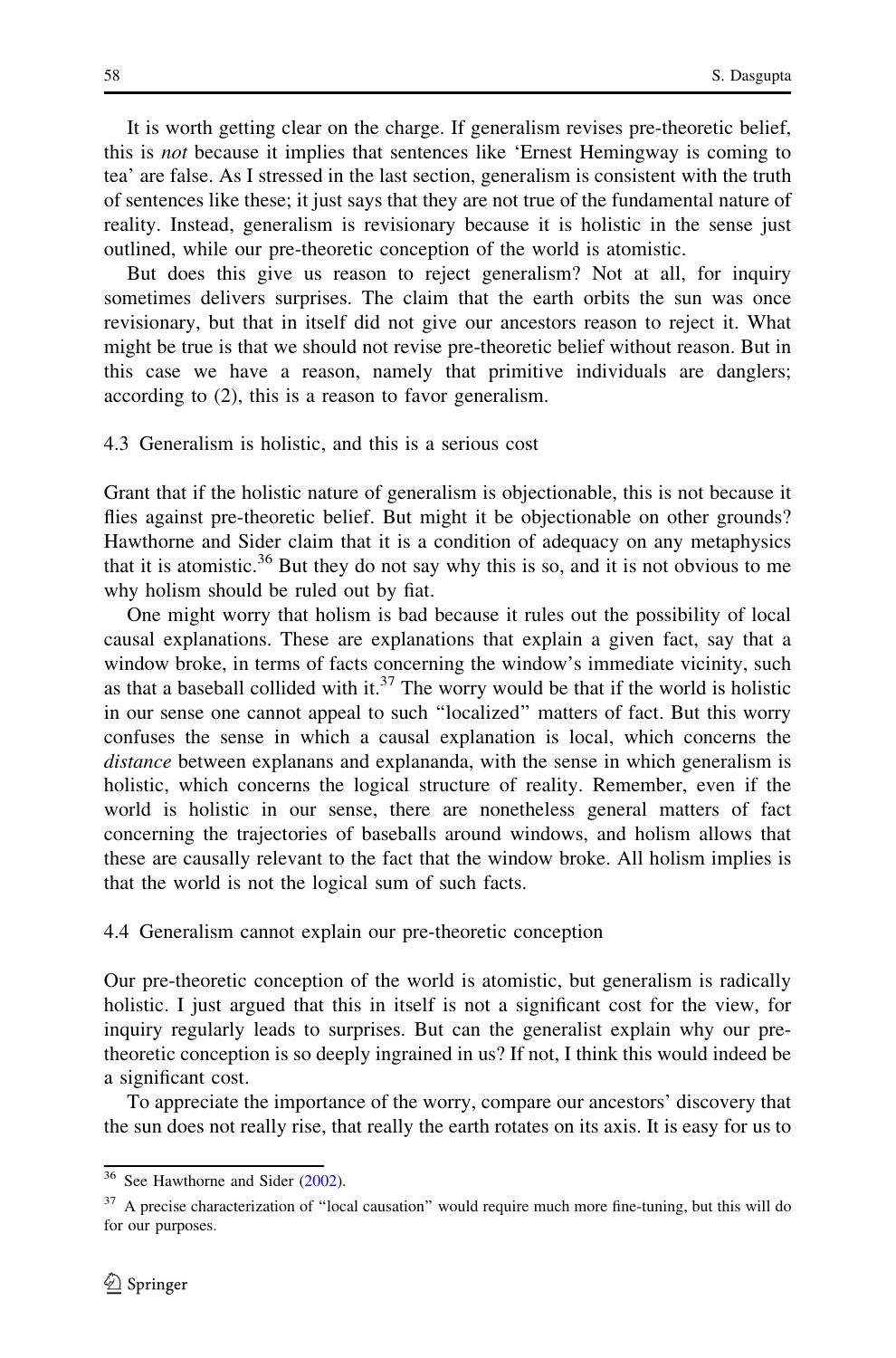forget how radical a break with pre-theoretic belief this discovery once was. Now, this break from pre-theoretic belief was not in itself a reason for our ancestors to doubt the discovery. But if the view that the earth rotates could not explain on its own terms why it looks to us as though the sun rises, I think this would have been reason to doubt the view. Of course, in that case an explanation is easily given. But in our case the worry is that we are missing something analogous: an explanation by the generalist of why it seems to us as though our world is atomistic when really it is not.

However, I think an explanation can be given, and I shall finish the paper by outlining it. The key is that thinking and reasoning about a holistic world is cognitively demanding, at least for creatures like us. The ability to think about the world atomistically, as if it contained a domain of primitive individuals, is pragmatically valuable. As a result, it is no surprise that we find it natural to think about the world in this way.

To see this, it is instructive to consider a fictional example. Consider a subject who thinks in a "language of thought": for this subject to believe that  $p$  is for her to believe a mental sentence  $s$  which means that  $p$ . And let us suppose that her mental language is G. According to the generalist, the structure of her thought mirrors the fundamental structure of the world. Now suppose she is investigating the properties of a physical system, and at an initial time  $t_0$  her belief about the system consists in a belief in a mental sentence of the form  $P^0$  obtains.

Once again, an impediment to discussing language G is that it is foreign to most of us. So I will pretend for convenience that our subject thinks in PL instead (remember, PL is predicate logic with identity but without constants). Given this convenience, we may suppose that at the initial time  $t_0$  her belief about the system consists in a belief in the mental sentence

$$
(P1) \quad (\exists x_1) \dots (\exists x_{10})(Tx_1 \dots x_{10})
$$

where T is some reasonably complicated predicate. Now suppose at  $t_1$  she discovers that the system is in fact a little more complicated and she comes to believe the mental sentence

$$
(P2) \quad (\exists x_1) \dots (\exists x_{10}) (Tx_1 \dots x_{10} \& Fx_{10})
$$

Notice that to update her prior belief, she must come to believe this *entire* sentence. It is not sufficient for her simply to believe, say, the sentence  $(\exists x)Fx$  in addition to (P1), for those two sentences do not entail (P2). The blame lies in the holism: since the situation cannot be decomposed into a collection of bite-sized facts, an agent cannot update her belief about one bite-sized fact, add it to what she already believes, and expect to have a unified view about the situation. Instead, our subject must update her state of belief by believing a sentence that represents her entire world-view all at once! Clearly, this places severe computational demands on belief revision.<sup>38</sup>

<sup>&</sup>lt;sup>38</sup> I am slurring over some subtleties here. For one thing, there might be 'identifying descriptions' that would make her life easier. But there is little reason to think that such descriptions will be available in general. And in any case that method of information storage is extremely impractical: if our agent were to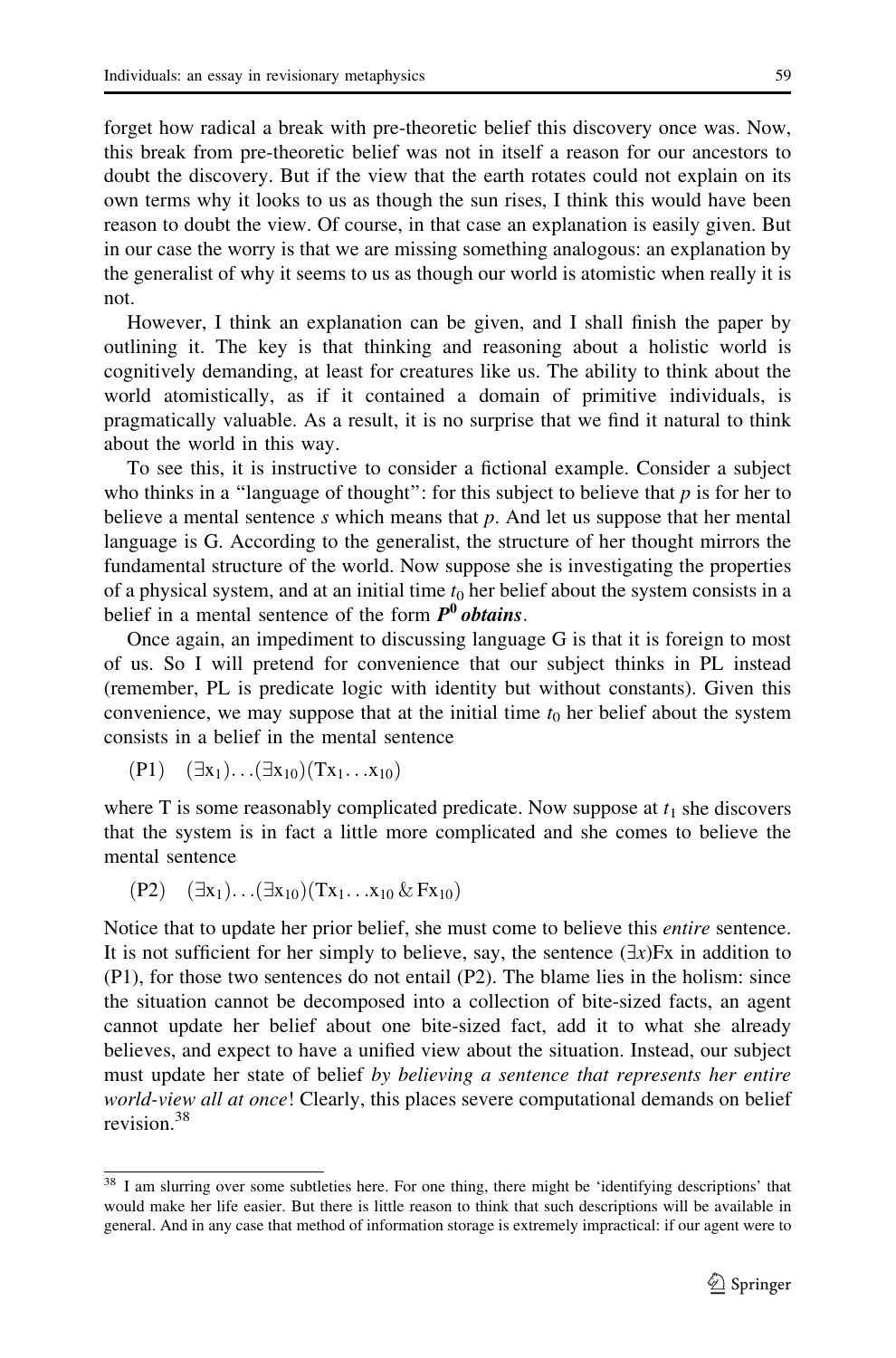But what if she were to think about the world differently? For each variable  $x_i$  she could introduce into her language of thought a *constant*, written  $a_i$ , which purports to refer to an individual. The beauty of this innovation is that the new language allows her think about the system as if it were decomposable into bite-sized facts. For at  $t_0$  her belief about the system would have consisted in her believing many sentences such as

(C1) 
$$
T_1a_1, T_2a_2, \ldots, T_{10}a_{10}
$$

where the conjunction of these is the sentence  $T(a_1...a_{10})$ . And at  $t_1$  she could update her beliefs by simply coming to believe the sentence

$$
(C2) \quad Fa_{10}
$$

where  $(C2)$  is being used, along with the sentences listed in  $(C1)$ , to conveniently represent the state of the system represented by (P2). Much better! So I suggest that if a subject really did live in the holistic world described by the generalist, it would be pragmatically useful to introduce constants into her language of thought that purport to refer to individuals. The resulting language would not accurately represent the underlying holistic structure of reality, but it would make her life a whole lot easier.

I just said that our subject uses (C2) and the sentences listed in (C1) to represent the state of the system represented by (P2); and, more generally, that she uses constants to represent the state of a holistic system in a convenient manner. It is worth asking what role the constants would need to have in order to perform this task. And the answer is: exactly the role they have in the introduction and elimination rules for the existential quantifier in ordinary predicate logic! Recall that these rules are:



(where  $\exists$ -Exit requires that 'a' does not occur in ' $(\exists x)P'$ , 'Q', or any undischarged assumptions). Now suppose again that at the initial time  $t_0$  our agent initially

Footnote 38 continued

discover that part of the identifying description is false she would have to revise every single belief about the thing she thinks satisfies the description!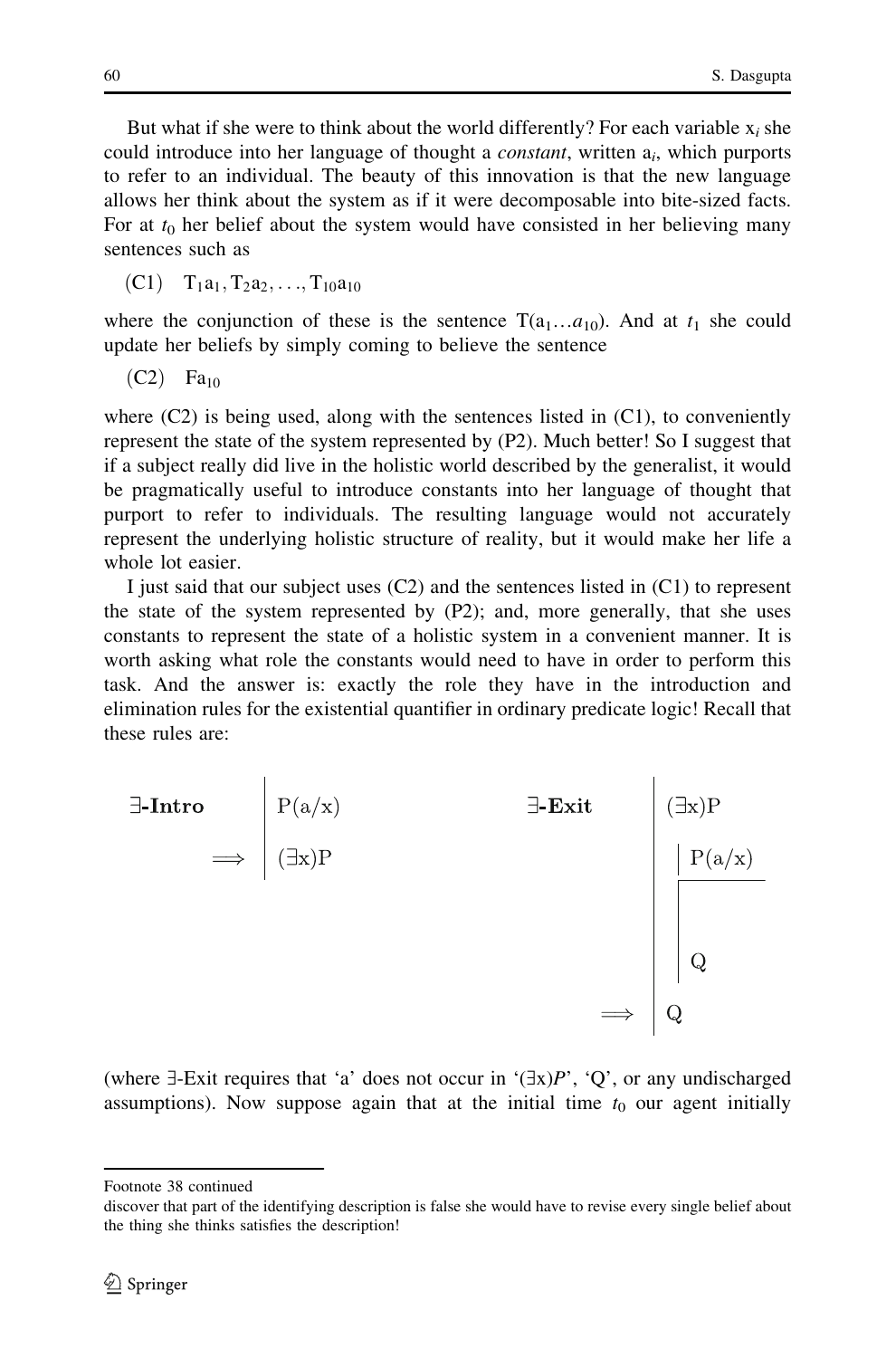ï

believes the sentence (P1). To represent the system with constants, she reasons as follows:

1 
$$
(\exists x_1)...(\exists x_{10})(Tx_1...x_{10})
$$
 Initial belief (P1) at  $t_0$   
2  $|T(a_1...a_{10})$  Assumption  
3  $|F_{a_{10}}$  Empirical discovery at  $t_1$ 

She can then continue to update her beliefs about the system, using the constants for as long as she wants. To recover what she has learnt in a form that is free of constants, she just needs to use the above rules:

4  
\n
$$
\begin{array}{c|c}\n1 & \text{T}(a_1 \dots a_{10}) & \& Fa_{10} \\
\hline\n5 & \bigg| & \bigg(\exists x_1) \dots (\exists x_{10})(Tx_1 \dots x_{10} & Fx_{10})\bigg| & 4, \exists \text{-Intro} \\
6 & \bigg(\exists x_1) \dots (\exists x_{10})(Tx_1 \dots x_{10} & Fx_{10})\bigg| & 1, 2-5, \exists \text{-Exit}\n\end{array}
$$

where this conclusion is, notice, the sentence (P2). I take this to be a striking confluence: the very role that constants would need to play, if they were to allow her to navigate conveniently through a holistic world, is precisely the role that they are deemed to play in contemporary deductive logic!

My claim, then, is that it would be no surprise if our agent started to think in a language that purports to represent an atomistic world populated by individuals: thinking in such a language makes her life easier. This does not amount to a complete explanation of why *our* natural conception of the world is atomistic: the above story made various assumptions, and I am not proposing that at some point in history we ''introduced'' constants into our mode of thought. But the story helps make it unmysterious why creatures like us would end up thinking about the world atomistically, even if we really lived in the holistic world described by the generalist.<sup>39</sup>

I have discussed a number of putative vices that generalism might be accused of having, and in each case I have argued either that the accusation is incorrect, or that the putative vice is not such a vice after all. There may be other vices I have not considered, but this at least supports the view that

(3) The benefit that generalism enjoys over individualism in virtue of dispensing with danglers outweighs its putative costs.

 $\frac{39}{15}$  I should emphasize that the above story is not about the *semantics* of constants in our agent's language of thought. The claim is just that the pragmatic usefulness of constants explains why they exist in her mental language in the first place.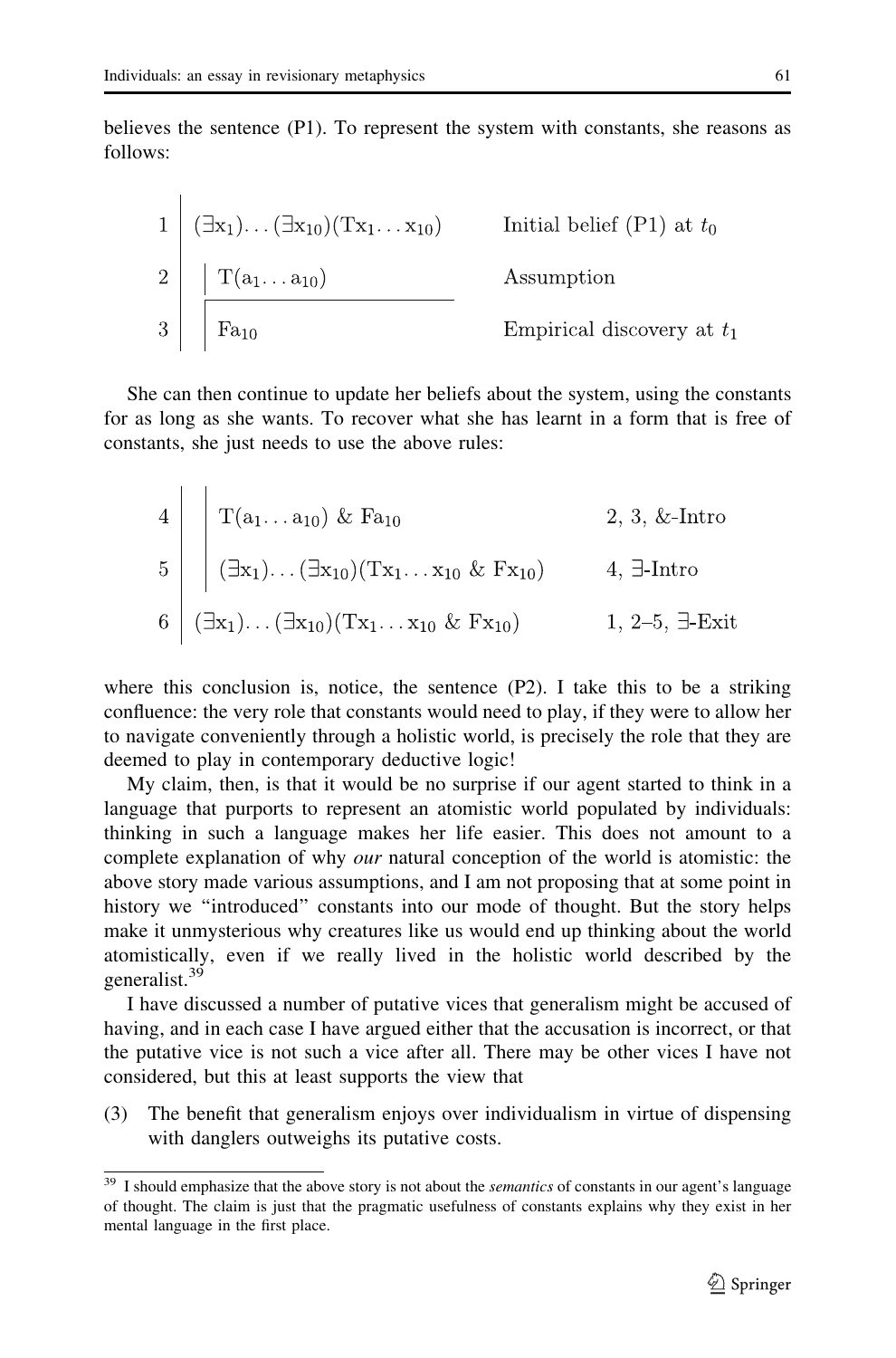# 5 Conclusion

We naturally think of the material world as being populated with individuals, but I have argued that this conception is not true of the fundamental structure of reality. Individuals considered as primitive entities are objectionable on precisely the same grounds as absolute velocity: the physical laws of motion imply that both are danglers. This does not imply that we should dispense with primitive individuals: we still need a reasonable theory to adopt in its stead. But I outlined a theory that does without them and defended it from objections. In particular, I argued that it has the resources to explain on its own terms why our untutored conception of the world is so deeply ingrained in us. So perhaps we should stop taking our untutored conception at face-value and start taking seriously the possibility that we think that way because it is useful to think that way, and not because it is getting at the underlying truth.

Acknowledgements Thanks to Kit Fine for extensive discussions on these topics. Thanks also to David Brian Barnett, Ned Block, Jonny Cottrell, Hartry Field, Paul Horwich, Geoff Lee, Farid Masrour, John Morrison, Karl Schafer, Jonathan Schaffer, Stephen Schiffer, Michael Schweiger, Ted Sider, Peter Unger, Seth Yalcin, and participants of the NYU dissertation seminar during the spring of 2008 for extremely helpful comments on earlier drafts of this paper.

# Appendix on language G

First I will define the syntax of language G and give a more complete and precise explanation of what the term-functors mean. Then I will define a notion of logical implication on G and a relation of equivalence between G and PL. Third, I will outline the proof that the relation of equivalence satisfies SUFFICIENCY, MODESTY, and PRESERVATION, as required. Finally, I will respond to an objection to the way these tasks are carried out.

The syntax of G

The vocabulary of G consists of a countable set of atomic terms, each associated with an integer  $n > 0$ , including a term  $I^2$  associated with the number 2. If a term of G is associated with the integer n, we call it an n-place term. The vocabulary of G also includes six term-functors  $\mathbf{A}, \sim, c, p, i$ , and  $\sigma$ . The set of terms are then defined inductively as follows:

- 1. All atomic n-place terms are n-place terms.
- 2. If  $P^n$  and  $Q^m$  are n-place and m-place terms respectively, then
	- (a)  $\sim P^n$ ,  $\iota P^n$ , and  $\sigma P^n$  are n-place terms,
	- (b)  $cP^n$  is an  $(n 1)$ -place term unless  $n = 0$ , in which case it is a 0-place term.
	- (c)  $pP^n$  is an  $(n + 1)$ -place term, and
	- (d)  $(P^n \& Q^m)$  is a max(n, m)-place term.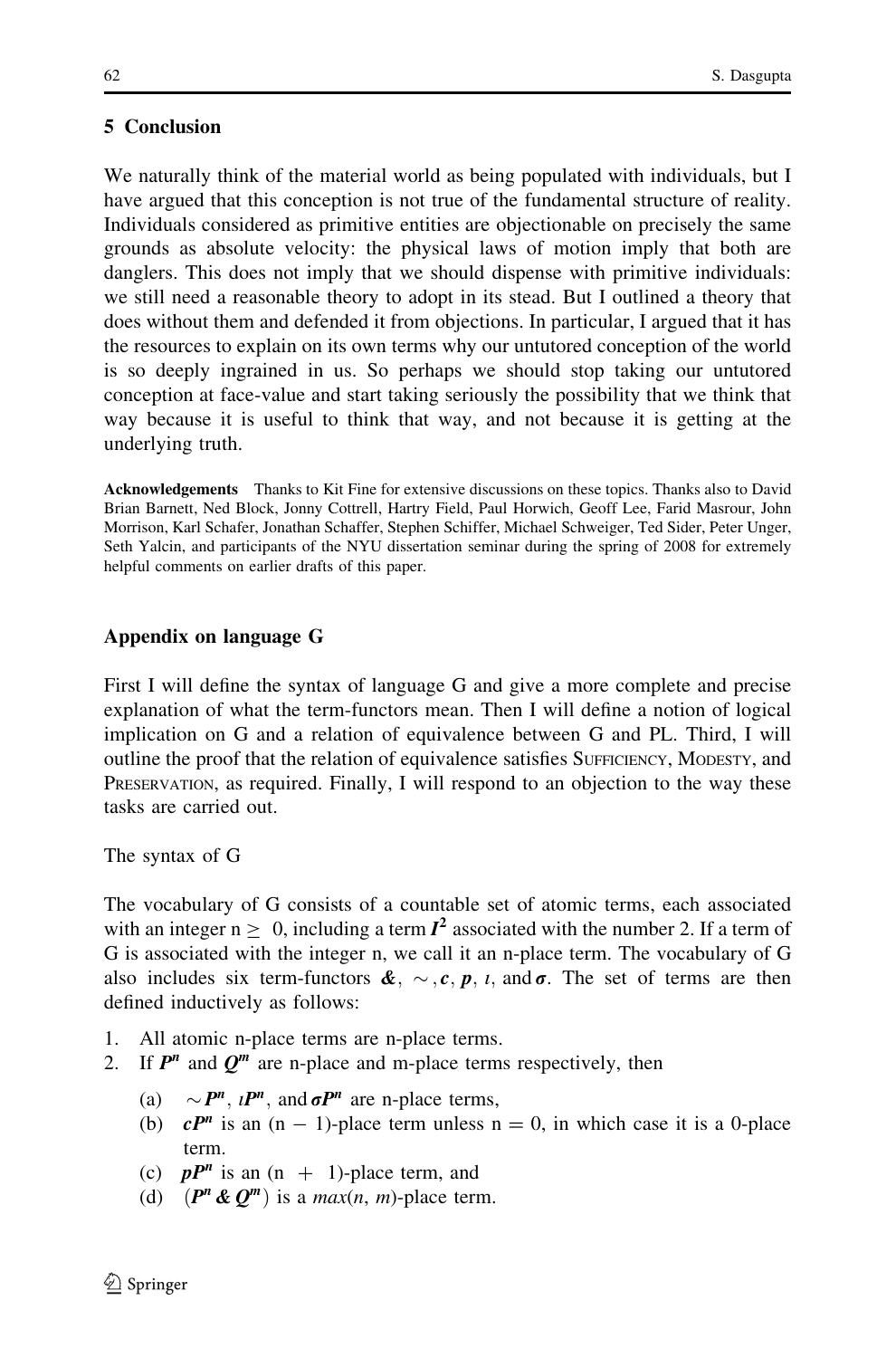#### 3. That's all; nothing else is a term.

Finally, the vocabulary of G includes a single predicate,  $x \text{ obtains}$ . A sentence of G is an expression of the form  $P^0$  *obtains*, where  $P^0$  is a 0-place term.<sup>40</sup>

# The term-functors

In the text I gave a partial explanation of what the term-functors mean by saying things like 'if  $L^2$  is the 2-place property of loving, which we ordinarily understand as holding between individuals x and y if and only if x loves y, then  $(L^2 \& \sim \sigma L^2)$  is the 2-place property of loving unrequitedly, which we ordinarily understand to hold between individuals x and y if and only if x loves y and y does not love x.'

Here I shall give a more precise and general explanation of what the termfunctors mean in this form. But there are two points worth keeping in mind. First, I am explaining what the term-functors mean in terms that we ordinarily understand, namely in terms of individuals. But of course this is just an explanatory convenience, and we should keep in mind that the properties are ultimately to be understood independently of a domain of individuals. For a discussion of the legitimacy of this explanatory technique, see the end of this appendix. The second thing to keep in mind is that in the above quotation from the text the 'if and only if' is not a material bi-conditional—if it were, it would not allow me to pick out the intended properties. I shall not discuss exactly what bi-conditional it is, but I take it that we understand the quotation above well enough to be getting on with.

Now for the explanation of the term functors. Let  $P<sup>n</sup>$  be the n-place property we ordinarily understand as holding of individuals  $x_1...x_n$  if and only if  $\phi(x_1...x_n)$ . And let  $Q^m$  be the m-place property we ordinarily understand as holding of individuals  $y_1...y_m$  if and only if  $\psi(y_1...y_m)$ . Then

- 1.  $\sim P^n$  is the n-place property we ordinarily understand as holding of  $x_1...x_n$  if and only if it is not the case that  $\phi(x_1...x_n);$
- 2.  $(P^n \& Q^m)$  is the *max(n, m)*-place property that we ordinarily understand as holding of  $x_1...x_k$  if and only if  $\phi(x_1...x_n)$  and  $\psi(x_1...x_m)$ , where  $k = max(n, m)$ ;
- 3.  $\sigma P^n$  is the n-place property we ordinarily understand as holding of  $x_1...x_n$  if and only if  $\phi(x_n x_1 x_2 ... x_{n-1});$
- 4. *IP<sup>n</sup>* is the n-place property we ordinarily understand as holding of  $x_1...x_n$  if and only if  $\phi(x_2 x_1 x_3 \ldots x_n);$
- 5. If  $n \ge 1$ , then  $cP^n$  is the  $(n 1)$ -place property that we ordinarily understand as holding of  $x_2...x_n$  if and only if there is something  $x_1$  such that  $\phi(x_1...x_n)$ ; otherwise  $cP^n$  is the 0-place property  $P^n$ ;
- 6. *pP<sup>n</sup>* is the  $(n + 1)$ -place property that we ordinarily understand as holding of  $x_1 \ldots x_{n+1}$  if and only if  $\phi(x_2 \ldots x_n x_{n+1})$ .

Finally,  $I^2$  is identity, the 2-place property we ordinarily understand as holding between  $x$  and  $y$  if and only if  $x$  is identical to  $y$ .

<sup>&</sup>lt;sup>40</sup> One could expand G to include sentential connectives, variables and quantifiers ranging over properties, modal operators and so on, but I shall not explore these expansions here.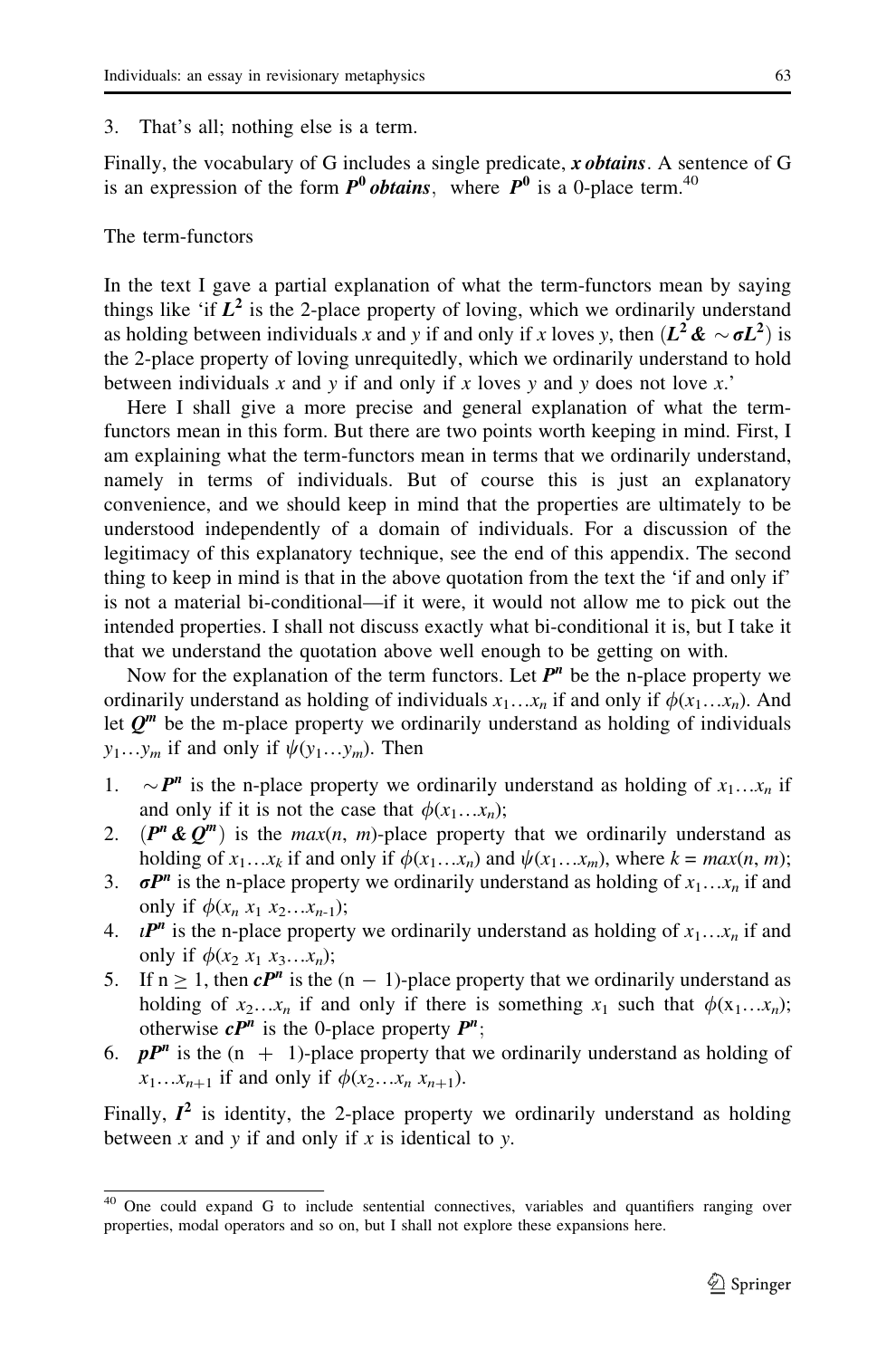#### Predicate functor logic

Our task now is to define a relation of logical consequence on G and a relation of equivalence between G and PL in such a way that we can prove SUFFICIENCY, MODESTY, and PRESERVATION. We shall reduce this task to one already accomplished by defining a closely related language of "predicate functor logic" I will call  $Q$ <sup>41</sup> There is already a well-defined relation of consequence on Q and a relation of equivalence between Q and PL for which analogues of these three theorems hold, and we will use this fact to induce corresponding relations on G and prove our theorems.

Syntactically speaking, the language Q is just the same as G with the exception that (i) it does not contain G's single predicate x obtains, and (ii) its expressions are written in normal font rather than the bold font of G. The terms in G are, when written in the normal font of Q, to be understood as predicates instead. More precisely, the vocabulary of Q consists of a countable set of atomic n-place predicates, including a 2-place predicate  $I^2$ , and six predicate functors  $\sim$ , &, c, p,  $\iota$  and  $\sigma$ . An expression of the form  $P^n$  is an atomic n-place predicate of Q if and only if  $P^n$  is an atomic n-place term of G; an expression of the form  $\sim P^n$  is an n-place predicate of Q if and only if  $\sim P^n$  is an n-place term of G; and so on.

We can define a notion of logical implication on Q model-theoretically. Without loss of generality, we can assume that the predicates of Q are the predicates of PL. So we can give a semantics for Q using the standard models of PL (i.e. predicate logic with identity but without constants).<sup>42</sup> These models are pairs of the form  $M = (D, v)$ , where D is a non-empty set and v is a function from n-place predicates (other than  $I^2$ ) to sets of n-tuples of D. Given a predicate  $P^n$  of Q, a model  $M = (D, v)$  and a sequence  $d = (d_1, d_2, ...)$  of elements of D, we say that d satisfies  $P^n$  in M, written  $d \models_M P^n$ , if and only if

- 1. If  $P^n$  is atomic then  $(d_1, \ldots, d_n) \in v(P^n)$ ,
- 2. If  $P^n = I^2$  then  $d_1 = d_2$ ,
- 3. If  $P^n = \sim Q^n$  then it is not the case that  $d \models_M Q^n$ ,
- 4. If  $P^n = (Q^m \& R^r)$  then  $d \models_M Q^m$  and  $d \models_M R^r$ ,
- 5. If  $P^n = c Q^{n+1}$  then there is an  $x \in D$  such that  $(x, d_1, d_2, \ldots) \models_M Q^{n+1}$ ,
- 6. If  $P^n = p Q^{n-1}$  then  $(d_2, d_3, ...) \models_M Q^{n-1}$ ,
- 7. If  $P^n = \iota Q^n$  then  $(d_2, d_1, d_3, d_4, ...) \models_M Q^n$ , and finally
- 8. If  $P^n = \sigma Q^n$  then  $(d_n, d_1, d_2, \ldots, d_{n-1}, d_{n+1}, \ldots) \models_M Q^n$ .

We can then say that P<sup>n</sup> is true on M, written  $\models M$  P<sup>n</sup>, if and only if  $d \models_M P^n$  for all sequences  $d = (d_1, d_2,...)$  of elements of D.

With this semantics in place, it is now easy to define a relation of logical implication on Q and a relation of equivalence between Q and PL. First, the relation of logical implication can be defined as follows: a predicate  $P<sup>n</sup>$  logically implies a predicate Q<sup>m</sup>, written  $P^n \models Q^m$ , if and only if for any model M, if  $\models M P^n$  then  $\models M Q^m$ .

<sup>&</sup>lt;sup>41</sup> The name is in deference to Quine, who brought it to the attention of philosophers in his [\(1976\)](#page-32-0). The language Q has been explored subsequently by Kuhn [\(1983](#page-32-0)).

 $42$  The following semantics is borrowed from Kuhn ([1983\)](#page-32-0).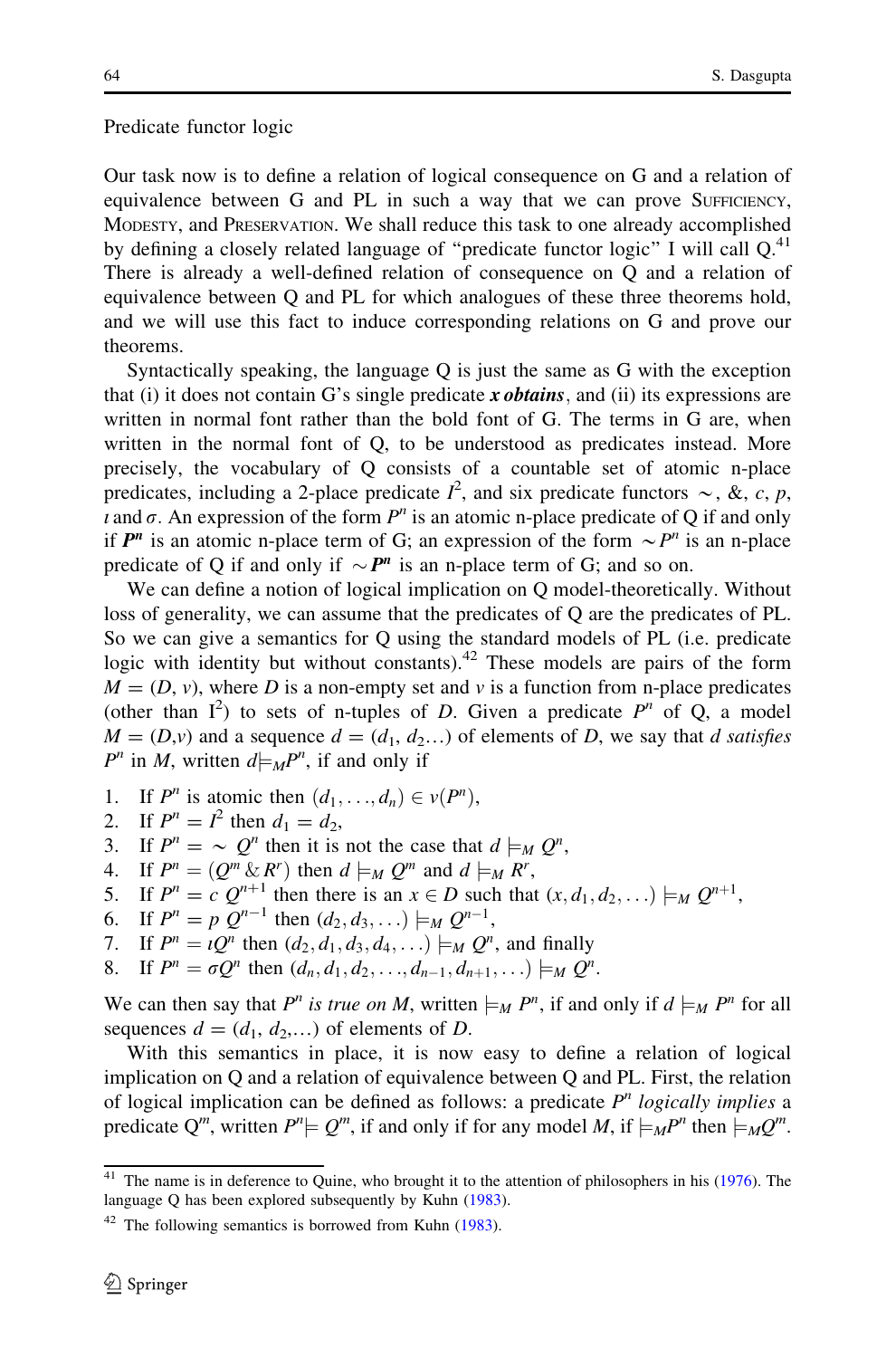Now for the relation of equivalence between Q and PL. Remember, the models  $M = (D, v)$  are models of PL too. So let us assume that the notion of an n-ary formula  $\phi(x_1... x_n)$  of PL being true on a model M, written  $\models_M \phi(x_1... x_n)$ , is defined in the normal way.<sup>43</sup> Then we can say that an n-ary formula  $\phi(x_1... x_n)$  of PL and a predicate  $P^n$  of Q are *equivalent* if and only if for every model M,  $\models_M \phi(x_1 \dots x_n)$  if and only if  $\models_M P^n$ .

For our purposes the important results are these:

Q-SUFFICIENCY Every n-ary formula of PL is equivalent to some n-place predicate of Q.

Q-MODESTY Every n-place predicate of Q is equivalent to some n-ary formula of  $PI.44$ 

With these results in hand, our task is now easy.

Implication, equivalence, and our three theorems

First, we use Q to define a relation of consequence on G and a relation of equivalence between G and PL. Then we prove our three theorems.

The relation of logical implication on Q naturally induces a relation  $\preceq$  between terms of G:  $P^n \preceq Q^m$  if and only if  $P^n \models Q^m$ . In turn, this induces a relation of logical implication on sentences of G:  $P^0$  obtains logically implies  $Q^0$  obtains, written P<sup>0</sup> obtains  $\vdash Q^0$  obtains, if and only if  $P^0 \preceq Q^0$ ; that is, if and only if  $P^0 \models Q^0$ . (The sign ' $\models$ ' is being used for logical implication in both languages, but I take it that no confusion will result.)

The relation of equivalence between Q and PL also induces a relation of equivalence between G and PL: a sentence  $P^0$  obtains of G is *equivalent* to a sentence  $p$  of PL if and only if  $P^0$  is equivalent to  $p$ .

PRESERVATION is now easy to prove. Suppose a sentence  $P^0$  obtains in G is equivalent to a sentence p in PL, and suppose a sentence  $\theta^0$  obtains in G is equivalent to q in PL. We must show that  $\vec{P}^0$  obtains  $\vdash Q^0$  obtains if and only if  $p \nightharpoonup q$ . Now,  $P^0$  obtains  $\vdash Q^0$  obtains if and only if  $P^0 \models Q^0$  (by definition of implication in G). But  $P^0$  is equivalent to p and  $Q^0$  is equivalent to q (by our hypothesis and the definition of equivalence between G and PL), and therefore  $P^0 \models Q^0$  if and only if  $p \models q$  (by model-theoretic reasoning). So  $P^0$  obtains  $\models$  $Q^0$  *obtains* if and only if  $p \models q$ , as required.

Finally, SUFFICIENCY and MODESTY follow straight from Q-SUFFICIENCY and Q-MODESTY along with the above definitions.

<sup>&</sup>lt;sup>43</sup> Roughly speaking, we say that the formula is true on the model if and only if it is satisfied by every sequence in the model. To define the notion of a formula being satisfied by a sequence in the model, we need a way to associate free variables in the formula with objects in the sequence. Here we can simply use the convention that the i'th free variable is associated with the i'th object in the sequence.

<sup>&</sup>lt;sup>44</sup> To prove these, define translation functions from n-ary formulas of predicate logic to n-place predicates of Q and vice versa, and then prove that the value of each function is always equivalent to the argument. For one example of translation functions like this see Kuhn ([1983\)](#page-32-0).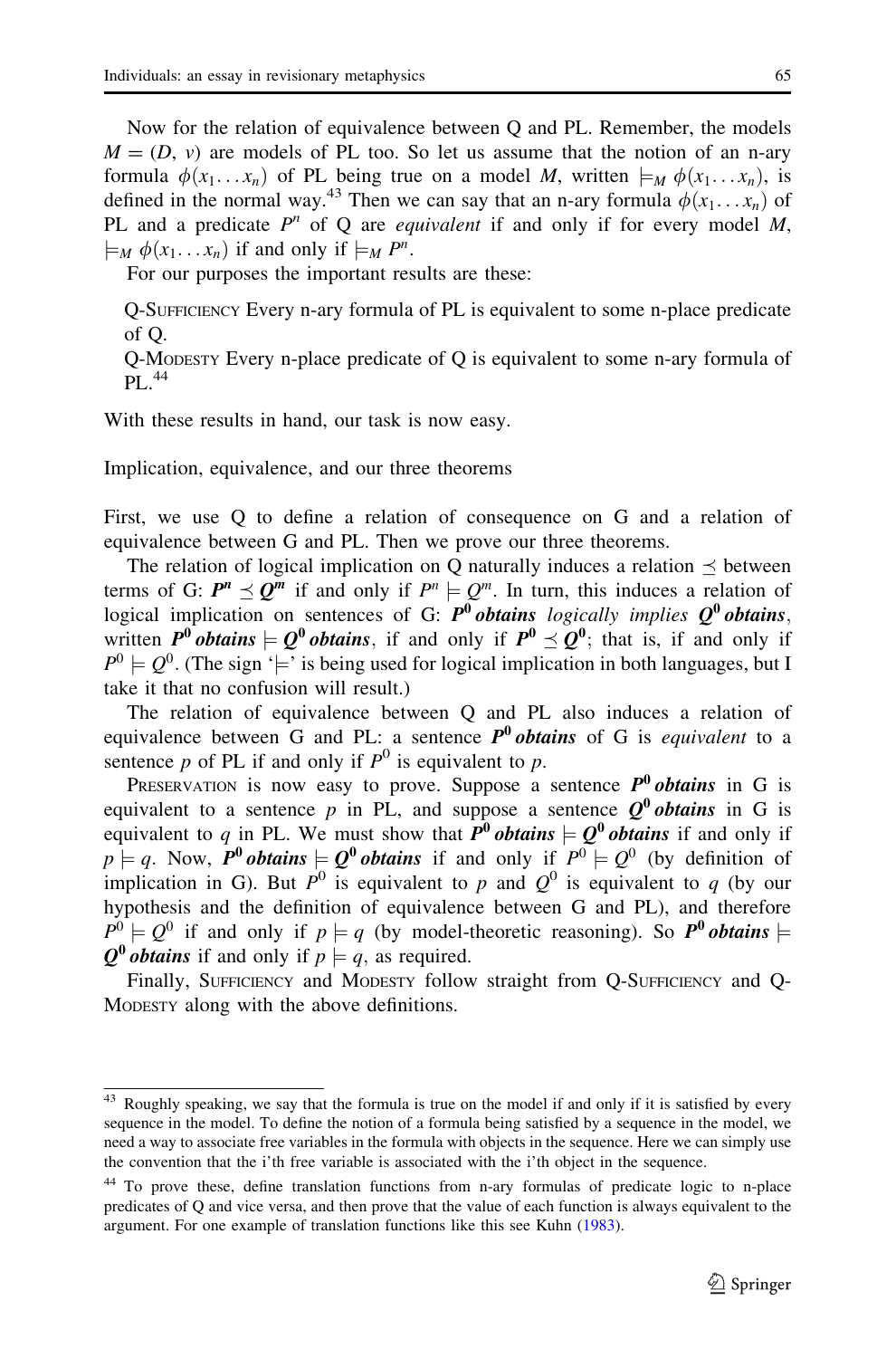<span id="page-31-0"></span>Using a domain of individuals

Earlier in the appendix and in the text I explained what the term-functors of G mean by appealing to our ordinary understanding of properties being instantiated by a

domain of individuals. But the generalist claims that individuals are not constituents of the fundamental facts of the world. So was that method of explanation legitimate?

Similarly, I just used the semantics for Q to define a relation of implication on G and a relation of equivalence between G and PL. But the semantics for Q used ordinary models of PL of the form  $M = (D, v)$ , where D is a *domain of individuals*. Was that legitimate?

I think it was. The key is to distinguish between metaphysical and conceptual priority. Metaphysically, the generalist claims that the fundamental facts of the world are those expressed by G. But conceptually, I have explained the view to you in terms that you are familiar with, namely in terms of individuals. Once you are competent with G you can then, if you so wish, become a generalist by giving up your understanding of G in terms of a domain of individuals and simply taking the term-functors and predicate of G as undefined primitives.

There is no space to defend the cogency of the strategy here in full. I shall only plead innocence by association, for there are many other cases in which we adopt it. The case of velocity is, unsurprisingly, a good example. Our ordinary concept of the relative velocity between two material things is defined as the difference between their absolute velocities. Once you are competent with the concept, you can then (if you so wish) dispense with absolute velocity and either think of relative velocity as a primitive concept or define it in other terms. And this is precisely what we do when we adopt a Galilean conception of space-time.

#### **References**

- Adams, R. (1979). Primitive thisness and primitive identity. The Journal of Philosophy, 76(1), 5–26.
- Allaire, E. B. (1963). Bare particulars. Philosophical Studies, 14, 1–7.
- Armstrong, D. M. (1997). A world of states of affairs. Cambridge: CUP.
- Armstrong, D. M. (2004). Truth and truth-makers. Cambridge: CUP.
- Black, M. (1954). The identity of indiscernibles. In his Problems of analysis. Ithaca: Cornell University Press.
- Burgess, J., & Rosen, G. (1997). A subject with no object: Strategies for nominalistic interpretation of mathematics. Oxford: Clarendon Press.
- Campbell, J. (2002). Reference and consciousness. Oxford, UK: OUP.
- Cover, J., & O'Leary-Hawthorne, J. (1998). A world of universals. Philosophical Studies, 91, 205–219.
- Earman, J. (1989). World enough and space time: Absolute versus relational theories of space and time. Cambridge, MA: MIT Press.
- Earman, J. (2002). Laws, symmetry, and symmetry breaking; invariance, conservation principles, and objectivity. In PSA 2002 Symposia.
- Feynman, R. (1963). Lectures on physics (Vol. 1). Reading, MA: Addison-Wesley Publishing Company. Gribbin, J. (2002). Science: A history. London, UK: Penguin Books.
- Hacking, I. (1975). The identity of indiscernibles. The Journal of Philosophy, 72, 249–256.
- Hawthorne, J., & Sider, T. (2002). Locations. Philosophical Topics, 30, 53–76.

Hawthorne, J., & Cortens, A. (1995). Towards ontological nihilism. Philosophical Studies, 79, 143–165. Hume, D. (1978). A treatise of human nature. In P. H. Nidditch (Ed.). Oxford: Clarendon Press.